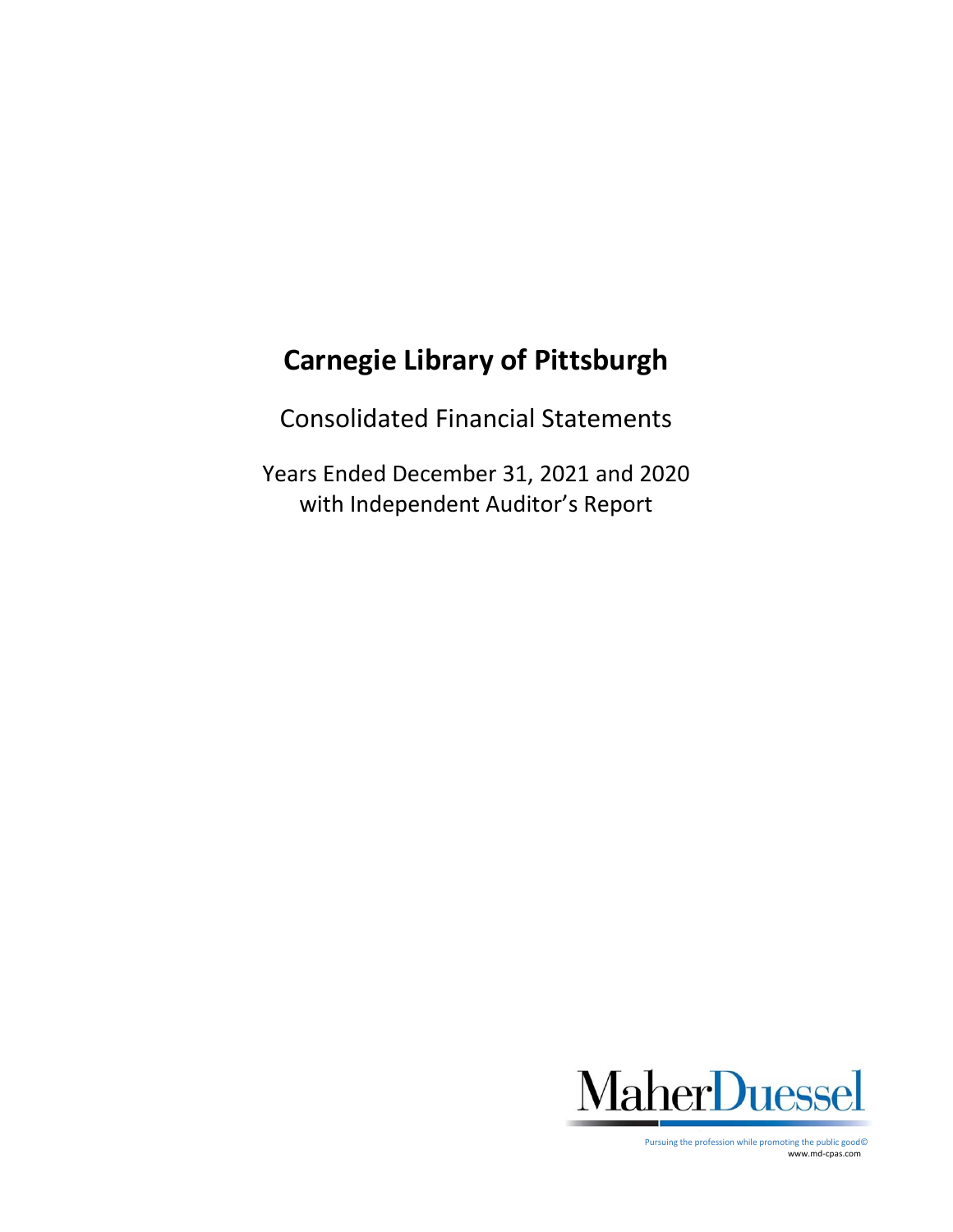# YEARS ENDED DECEMBER 31, 2021 AND 2020

### TABLE OF CONTENTS

# **Independent Auditor's Report**

# **Consolidated Financial Statements:**

| <b>Consolidated Statements of Financial Position</b>                                                                |         |
|---------------------------------------------------------------------------------------------------------------------|---------|
| Consolidated Statements of Activities:<br>- Year Ended December 31, 2021<br>- Year Ended December 31, 2020          | 2<br>3  |
| Consolidated Statements of Functional Expenses:<br>- Year Ended December 31, 2021<br>- Year Ended December 31, 2020 | 4<br>5. |
| <b>Consolidated Statements of Cash Flows</b>                                                                        | 6       |
| Notes to Consolidated Financial Statements                                                                          | 7       |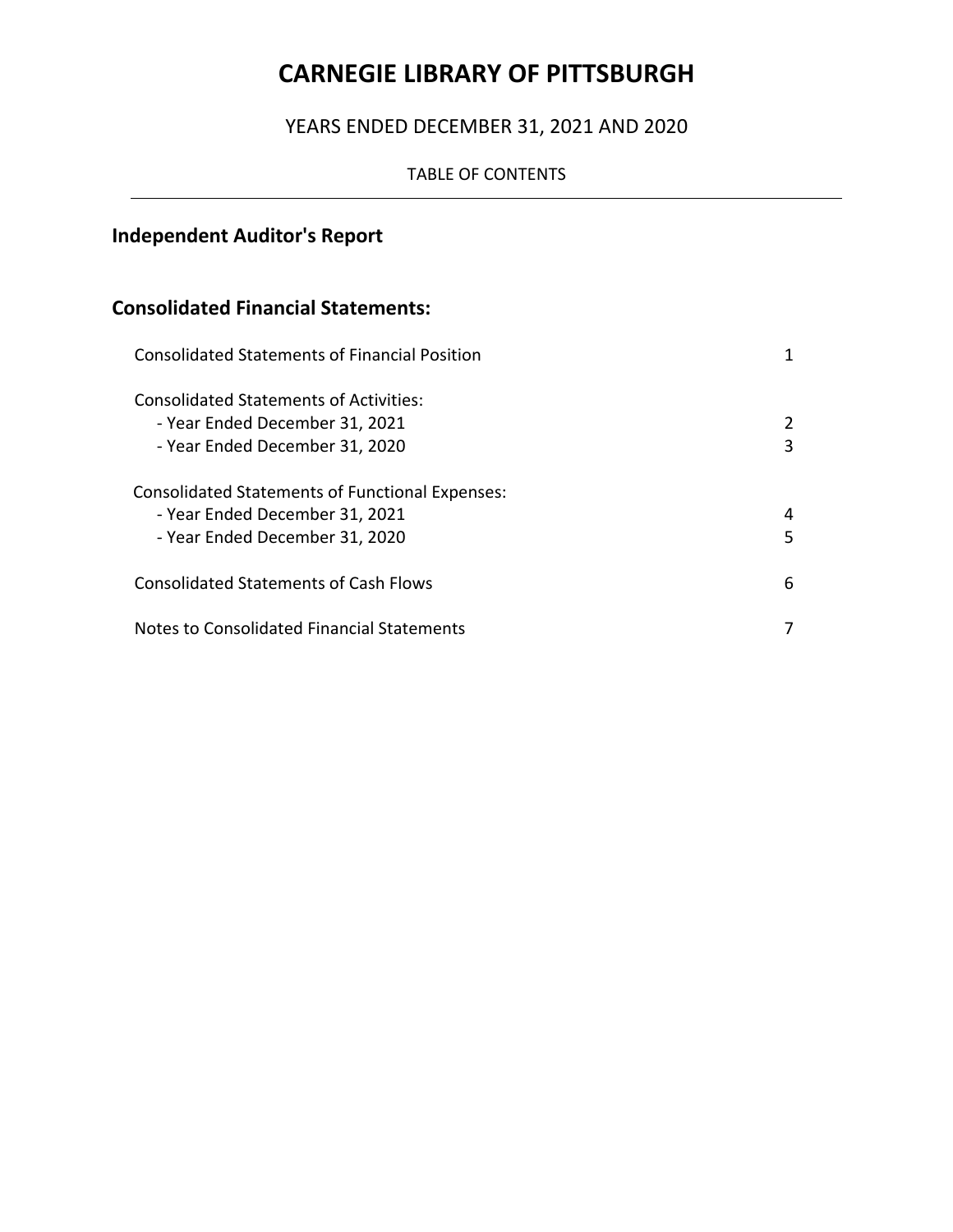

#### **Independent Auditor's Report**

**Board of Trustees Carnegie Library of Pittsburgh** 

**Report on the Audit of the Consolidated Financial Statements** 

#### **Opinion**

We have audited the accompanying consolidated financial statements of the Carnegie Library of Pittsburgh (Library) and affiliate, which comprise the consolidated statements of financial position as of December 31, 2021 and 2020, and the related consolidated statements of activities, functional expenses, and cash flows for the years then ended, and the related notes to the consolidated financial statements.

In our opinion, the consolidated financial statements referred to above present fairly, in all material respects, the financial position of the Library and affiliate, as of December 31, 2021 and 2020, and the changes in their net assets and their cash flows for the years then ended in accordance with accounting principles generally accepted in the United States of America.

#### **Basis for Opinion**

We conducted our audits in accordance with auditing standards generally accepted in the United States of America (GAAS). Our responsibilities under those standards are further described in the Auditor's Responsibilities for the Audit of the Consolidated Financial Statements section of our report. We are required to be independent of the Library, and to meet our other ethical responsibilities in accordance with the relevant ethical requirements relating to our audits. We believe that the audit evidence we have obtained is sufficient and appropriate to provide a basis for our audit opinion.

#### **Responsibilities of Management for the Consolidated Financial Statements**

Management is responsible for the preparation and fair presentation of the consolidated financial statements in accordance with accounting principles generally accepted in the United States of America, and for the design, implementation, and maintenance of internal control relevant to the preparation and fair presentation of consolidated financial statements that are free from material misstatement, whether due to fraud or error.

In preparing the consolidated financial statements, management is required to evaluate whether there are conditions or events, considered in the aggregate, that raise substantial doubt about the Library's ability to continue as a going concern within one year after the date that the financial statements are available to be issued.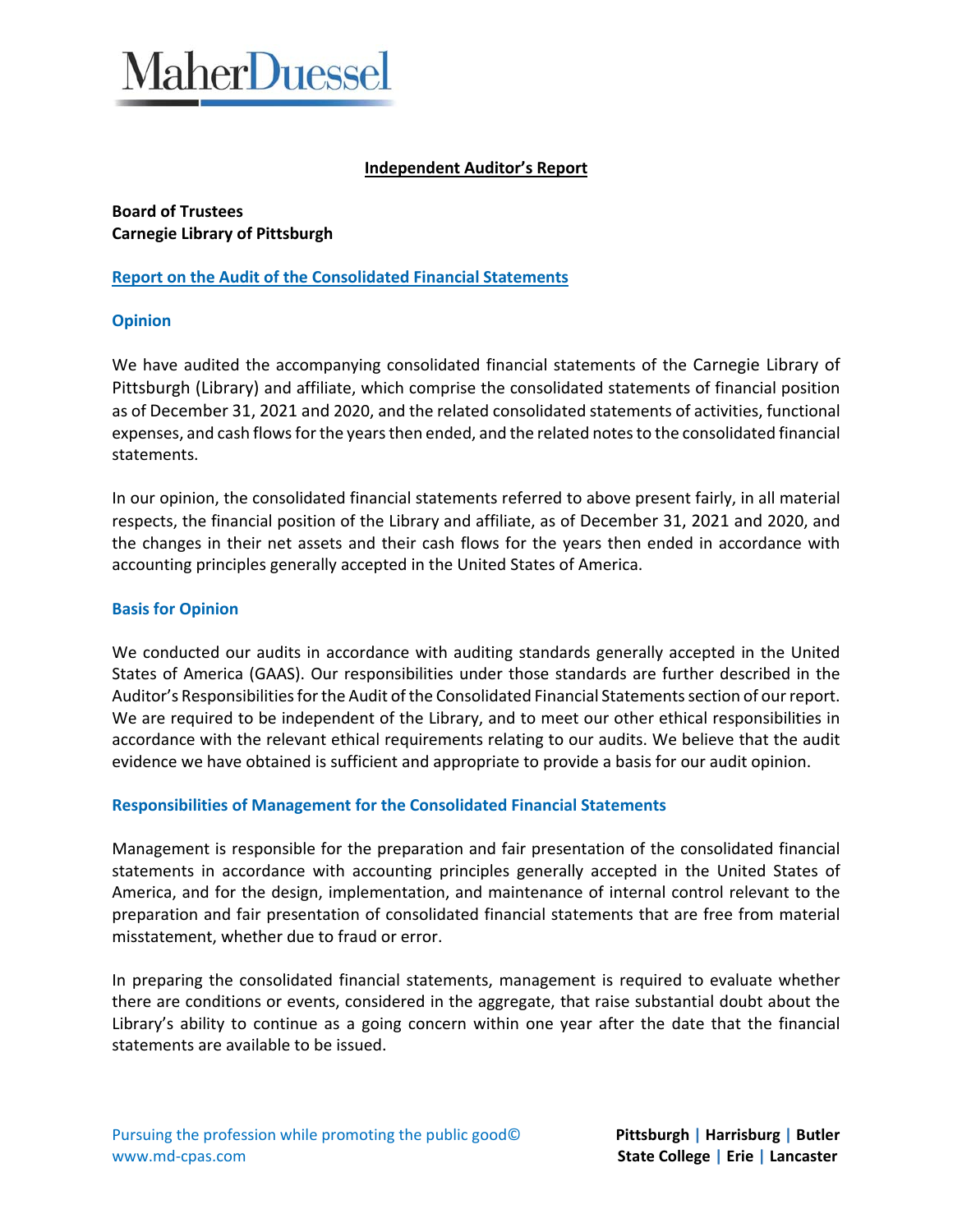Board of Trustees Carnegie Library of Pittsburgh Independent Auditor's Report Page 2

#### **Auditor's Responsibilities for the Audit of the Consolidated Financial Statements**

Our objectives are to obtain reasonable assurance about whether the consolidated financial statements as a whole are free from material misstatement, whether due to fraud or error, and to issue an auditor's report that includes our opinion. Reasonable assurance is a high level of assurance but is not absolute assurance and therefore is not a guarantee that an audit conducted in accordance with generally accepted auditing standards will always detect a material misstatement when it exists. The risk of not detecting a material misstatement resulting from fraud is higher than for one resulting from error, as fraud may involve collusion, forgery, intentional omissions, misrepresentations, or the override of internal control. Misstatements, including omissions, are considered material if there is a substantial likelihood that, individually or in the aggregate, they would influence the judgment made by a reasonable user based on the financial statements.

In performing an audit in accordance with GAAS, we:

- Exercise professional judgment and maintain professional skepticism throughout the audit.
- Identify and assess the risks of material misstatement of the consolidated financial statements, whether due to fraud or error, and design and perform audit procedures responsive to those risks. Such procedures include examining, on a test basis, evidence regarding the amounts and disclosures in the consolidated financial statements.
- Obtain an understanding of internal control relevant to the audit in order to design audit procedures that are appropriate in the circumstances, but not for the purpose of expressing an opinion on the effectiveness of the Library's internal control. Accordingly, no such opinion is expressed.
- Evaluate the appropriateness of accounting policies used and the reasonableness of significant accounting estimates made by management, as well as evaluate the overall presentation of the consolidated financial statements.
- Conclude whether, in our judgment, there are conditions or events, considered in the aggregate, that raise substantial doubt about the Library's ability to continue as a going concern for a reasonable period of time.

We are required to communicate with those charged with governance regarding, among other matters, the planned scope and timing of the audit, significant audit findings, and certain internal control related matters that we identified during the audit.

*Maher Duessel*

Pittsburgh, Pennsylvania May 17, 2022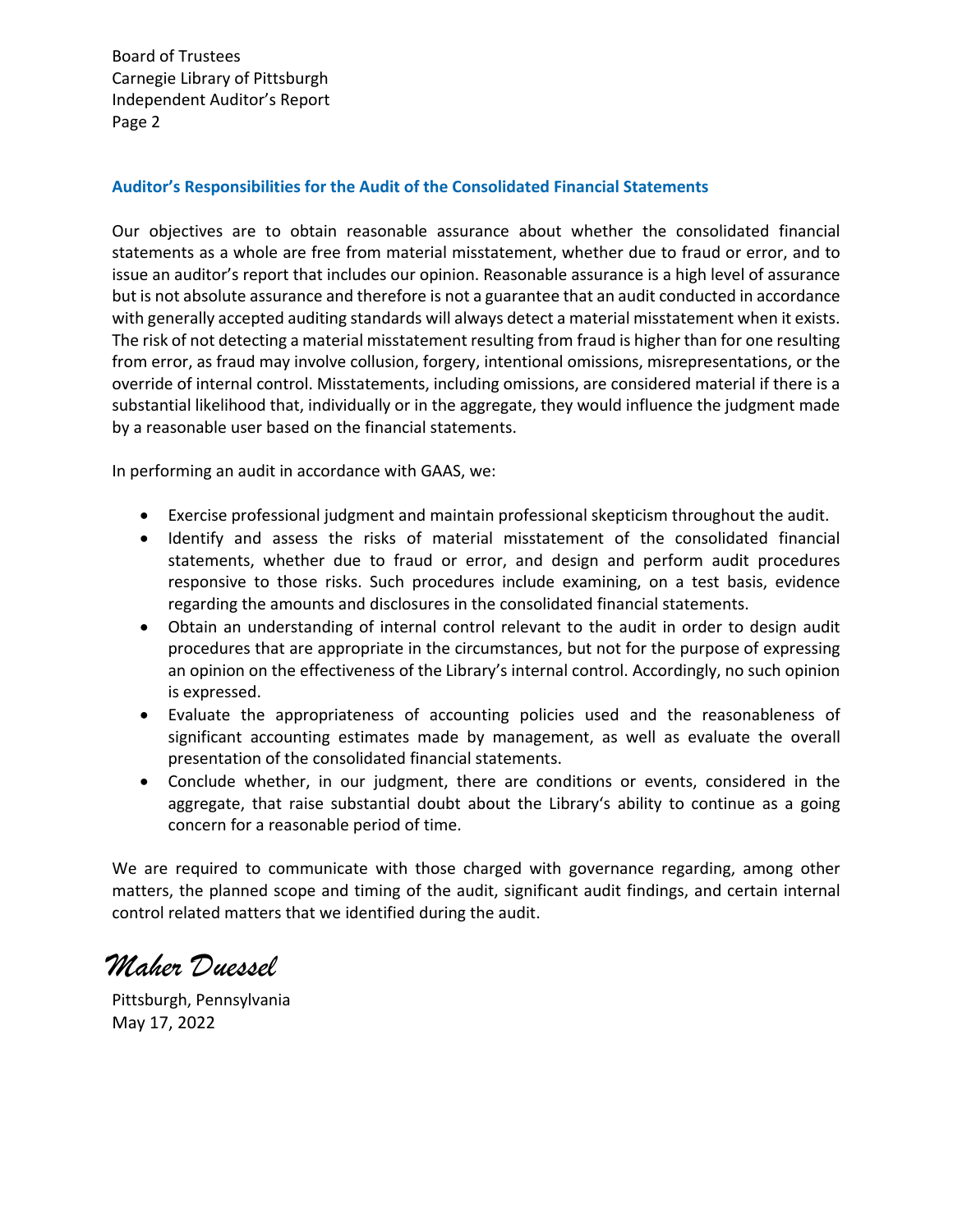#### CONSOLIDATED STATEMENTS OF FINANCIAL POSITION

DECEMBER 31, 2021 AND 2020

|                                                                             | 2021               | 2020              |
|-----------------------------------------------------------------------------|--------------------|-------------------|
| Assets                                                                      |                    |                   |
| Current assets:                                                             |                    |                   |
| Cash and cash equivalents - operating (Note 2)                              | \$<br>12,984,712   | 15,218,991<br>\$  |
| Cash and cash equivalents - capital (Note 2)                                | 3,449,253          | 4,526,424         |
| Cash and cash equivalents - endowment (Note 2)                              | 98,646             | 65,477            |
| Other receivables (Note 2)                                                  | 2,389,589          | 2,686,428         |
| Pledge receivables, current (Note 3)                                        | 650,468            | 592,591           |
| Prepaid expenses                                                            | 1,121,243          | 768,538           |
| Other current assets                                                        | 270,508            | 273,335           |
| Total current assets                                                        | 20,964,419         | 24,131,784        |
| Non-current assets:                                                         |                    |                   |
| Bellefield Boiler Plant reserve                                             | 14,174             | 14,174            |
| Pledge receivables, non-current, net of discount (Note 3)                   | 75,449             | 403,000           |
| Right of use asset - financing lease (Note 12)                              | 477,377            | 790,293           |
| Right of use asset - operating lease (Note 12)                              | 5,485,452          | 191,126           |
| Total non-current assets                                                    | 6,052,452          | 1,398,593         |
| Long-term investments:                                                      |                    |                   |
| Investments - operating reserve (Note 5 & 6)                                | 11,458,180         | 9,390,262         |
| Investments - capital (Note 5 & 6)                                          | 2,454,008          | 2,125,018         |
| Investments - endowment (Note 5 & 6)                                        | 23,634,016         | 20,418,647        |
| Investments - stock (Note 5 & 6)                                            | 12,440,707         | 10,290,956        |
| Value of share in split-interest agreements (Note 5 & 6)                    | 1,744,430          | 1,623,691         |
| Total long-term investments                                                 | 51,731,341         | 43,848,574        |
| Other assets:                                                               |                    |                   |
| Insurance proceeds restricted to collection items not capitalized (Note 10) | 7,008,811          | 6,790,104         |
| Land, buildings, and equipment, net (Note 4)                                | 57,036,339         | 54,962,308        |
| Total other assets                                                          | 64,045,150         | 61,752,412        |
| <b>Total Assets</b>                                                         | \$142,793,362      | \$131,131,363     |
| <b>Liabilities and Net Assets</b>                                           |                    |                   |
| Liabilities:                                                                |                    |                   |
| <b>Current liabilities:</b>                                                 |                    |                   |
| Accounts payable and accrued expenses                                       | \$<br>1,984,794    | \$<br>4,317,136   |
| Accrued salaries, wages, and related payroll taxes                          | 1,029,064          | 856,065           |
| Bonds payable, current (Note 14)                                            | 795,000            | 745,000           |
| Current portion of lease liability - financing lease (Note 12)              | 313,887            | 312,726           |
| Current portion of lease liability - operating lease (Note 12)              | 404,785            | 52,248            |
| <b>Total current liabilities</b>                                            | 4,527,530          | 6,283,175         |
| Long-term liabilities:                                                      |                    |                   |
| Paycheck Protection Program Loan, non-current (Note 14)                     |                    | 4,002,000         |
| Bond payable, non-current, net (Note 14)                                    | 4,946,300          | 5,115,787         |
| Non current portion of lease liability - financing lease (Note 12)          | 165,865            | 479,752           |
| Non current portion of lease liability - operating lease (Note 12)          | 5,080,667          | 138,878           |
| Total long-term liabilities                                                 | 10,192,832         | 9,736,417         |
| <b>Total Liabilities</b>                                                    | 14,720,362         | 16,019,592        |
| Net Assets:                                                                 |                    |                   |
| Without donor restrictions                                                  | 90,468,195         | 79,721,830        |
| With donor restrictions (Note 8)                                            | 37,604,805         | 35,389,941        |
| <b>Total Net Assets</b>                                                     | 128,073,000        | 115,111,771       |
| <b>Total Liabilities and Net Assets</b>                                     | \$.<br>142,793,362 | \$<br>131,131,363 |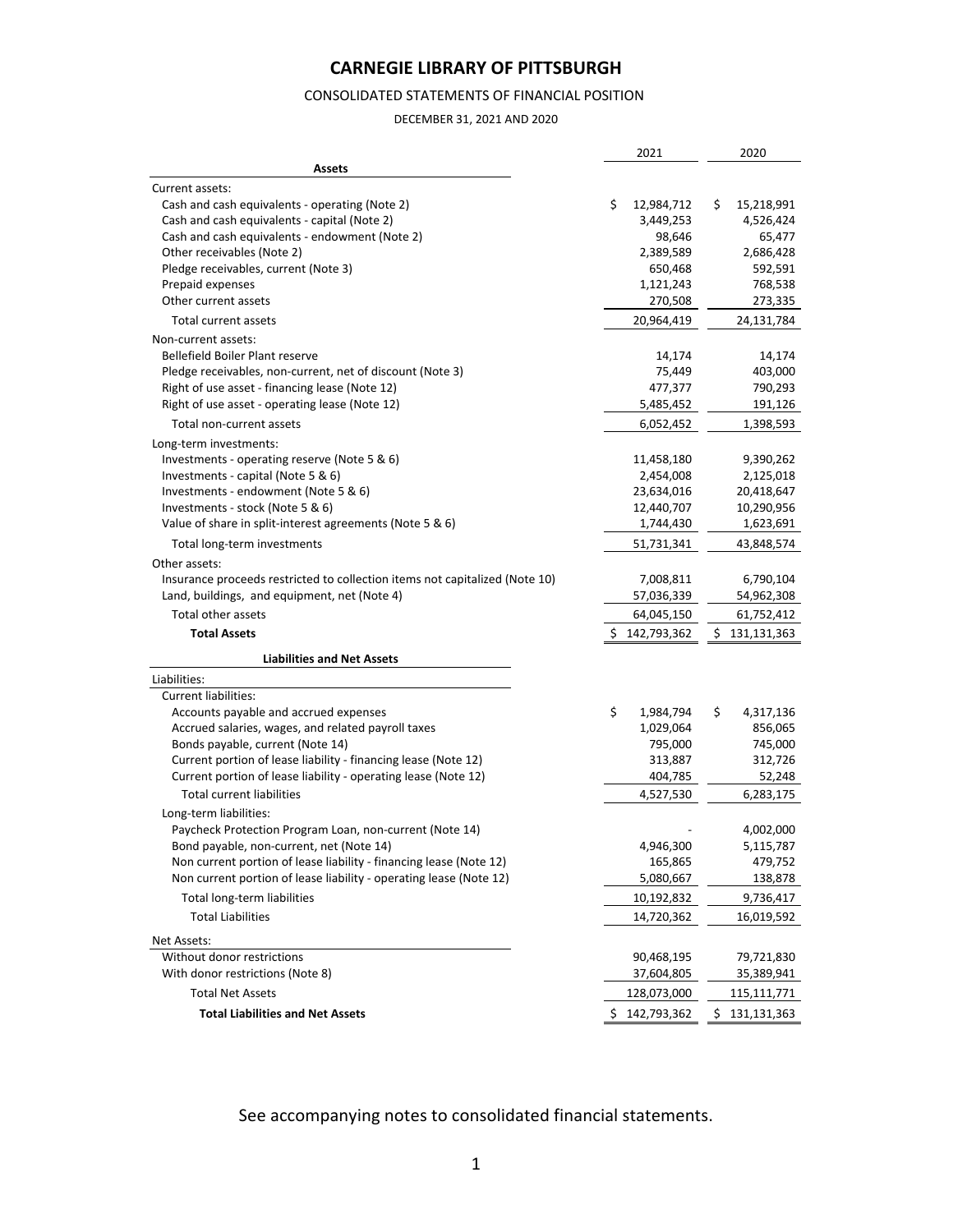#### CONSOLIDATED STATEMENT OF ACTIVITIES

#### YEAR ENDED DECEMBER 31, 2021

|                                                                        |    | <b>Without Donor</b><br>Restrictions | With Donor<br>Restrictions |               | Total             |
|------------------------------------------------------------------------|----|--------------------------------------|----------------------------|---------------|-------------------|
| <b>Operating Public Support, Revenues, and Gains</b>                   |    |                                      |                            |               |                   |
| Allegheny County Regional Asset District                               | \$ | 21,878,269                           | \$                         |               | \$<br>21,878,269  |
| Allegheny County                                                       |    |                                      |                            |               |                   |
| City of Pittsburgh                                                     |    | 81,473                               |                            |               | 81,473            |
| Library Tax                                                            |    | 4,809,552                            |                            |               | 4,809,552         |
| Commonwealth of Pennsylvania                                           |    | 4,644,740                            |                            | 1,569,693     | 6,214,433         |
| Forgiveness of debt - Paycheck Protection Program                      |    | 4,002,000                            |                            |               | 4,002,000         |
| Other government sources                                               |    | 85,571                               |                            |               | 85,571            |
| Fundraising - private                                                  |    | 1,142,043                            |                            | 3,188,475     | 4,330,518         |
| Fines, lost books, and other earned income                             |    | 191,071                              |                            |               | 191,071           |
| Investment return designated for current operations                    |    | 265,336                              |                            | 392,963       | 658,299           |
|                                                                        |    | 37,100,055                           |                            | 5,151,131     | 42,251,186        |
| Net assets released from restrictions (Note 9)                         |    | 4,263,225                            |                            | (4, 263, 225) |                   |
| Total operating public support, revenues, and gains                    |    | 41,363,280                           |                            | 887,906       | 42,251,186        |
| <b>Operating Expenses:</b>                                             |    |                                      |                            |               |                   |
| Program services                                                       |    | 31,368,843                           |                            |               | 31,368,843        |
| Management and general                                                 |    | 4,430,482                            |                            |               | 4,430,482         |
| Fundraising                                                            |    | 1,103,209                            |                            |               | 1,103,209         |
| Total operating expenses                                               |    | 36,902,534                           |                            |               | 36,902,534        |
| Excess (deficiency) of operating public support,                       |    |                                      |                            |               |                   |
| revenues, and gains over operating expenses                            |    | 4,460,746                            |                            | 887,906       | 5,348,652         |
| <b>Nonoperating Support, Revenues, and Gains:</b>                      |    |                                      |                            |               |                   |
| Change in fair value of split-interest agreements                      |    |                                      |                            | 120,740       | 120,740           |
| Investment return, net                                                 |    | 3,965,467                            |                            | 3,307,992     | 7,273,459         |
| Net assets released from restrictions for capital expenses (Note 9)    |    | 2,320,152                            |                            | (2,320,152)   |                   |
| Total nonoperating support, revenues, and gains                        |    | 6,285,619                            |                            | 1,108,580     | 7,394,199         |
| Change in Net Assets Related to Collection Items Not Capitalized:      |    |                                      |                            |               |                   |
| Repayments from insurance recovery                                     |    |                                      |                            | (5,000)       | (5,000)           |
| Investment return on insurance proceeds                                |    |                                      |                            | 223,378       | 223,378           |
| Total change in net assets related to collection items not capitalized |    |                                      |                            | 218,378       | 218,378           |
| <b>Change in Net Assets</b>                                            |    | 10,746,365                           |                            | 2,214,864     | 12,961,229        |
| <b>Net Assets:</b>                                                     |    |                                      |                            |               |                   |
| Beginning of year                                                      |    | 79,721,830                           |                            | 35,389,941    | 115,111,771       |
| End of year                                                            | \$ | 90,468,195                           | \$                         | 37,604,805    | \$<br>128,073,000 |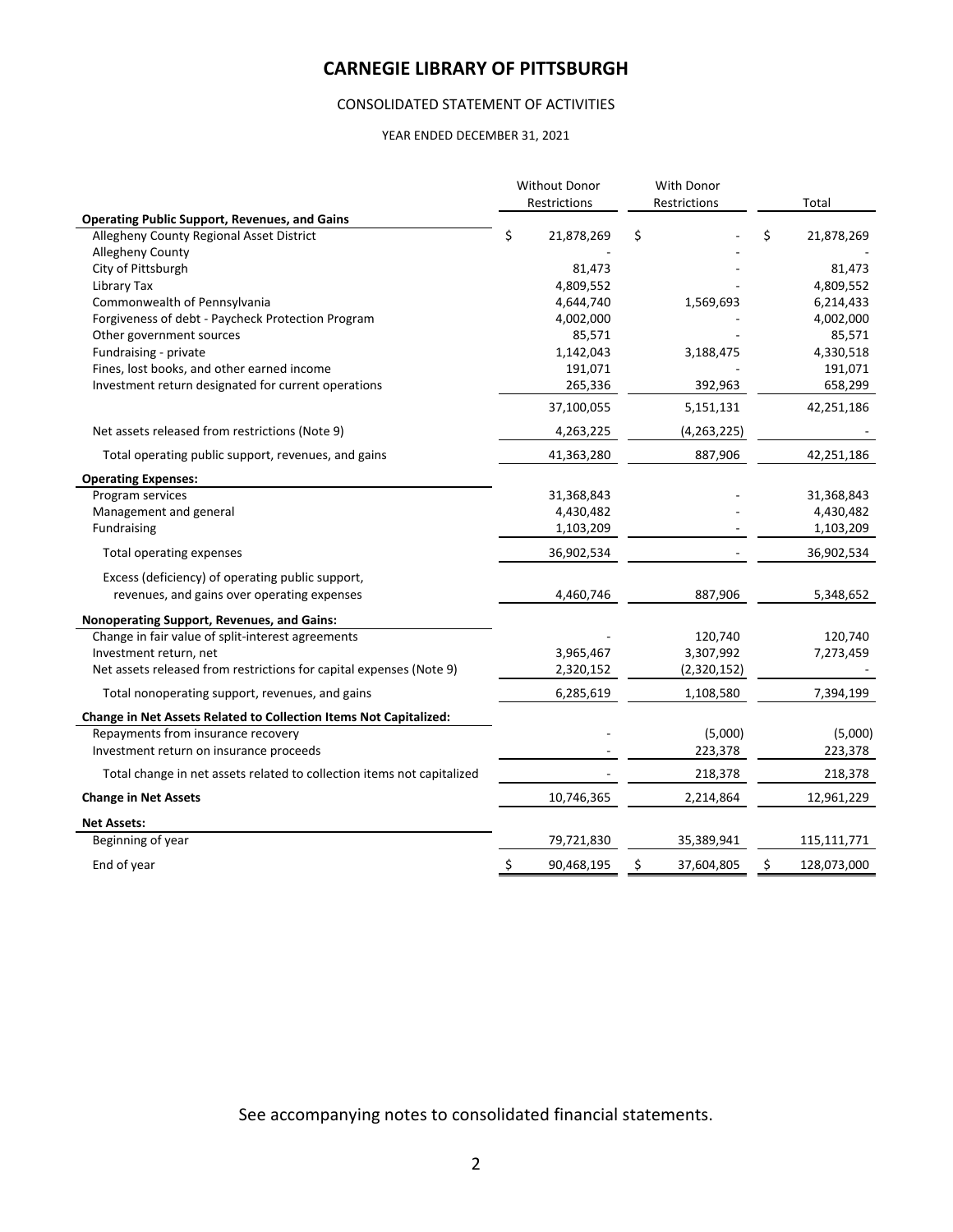#### CONSOLIDATED STATEMENT OF ACTIVITIES

#### YEAR ENDED DECEMBER 31, 2020

|                                                                                                                      | <b>Without Donor</b>          |              | With Donor  |                               |
|----------------------------------------------------------------------------------------------------------------------|-------------------------------|--------------|-------------|-------------------------------|
|                                                                                                                      | Restrictions                  | Restrictions |             | Total                         |
| <b>Operating Public Support, Revenues, and Gains</b><br>Allegheny County Regional Asset District<br>Allegheny County | \$<br>18,581,700<br>4,399,675 | \$           | 33,500      | \$<br>18,615,200<br>4,399,675 |
| City of Pittsburgh                                                                                                   | 57,133                        |              |             | 57,133                        |
| Library Tax                                                                                                          | 4,690,135                     |              |             | 4,690,135                     |
| Commonwealth of Pennsylvania                                                                                         | 5,083,338                     |              | 1,603,012   | 6,686,350                     |
| Forgiveness of debt - Paycheck Protection Program                                                                    |                               |              |             |                               |
| Other government sources                                                                                             | 25,500                        |              |             | 25,500                        |
| Fundraising - private                                                                                                | 2,888,874                     |              | 3,021,690   | 5,910,564                     |
| Fines, lost books, and other earned income                                                                           | 277,892                       |              |             | 277,892                       |
| Investment return designated for current operations                                                                  | 239,860                       |              | 256,203     | 496,063                       |
|                                                                                                                      | 36,244,107                    |              | 4,914,405   | 41,158,512                    |
| Net assets released from restrictions                                                                                | 2,394,130                     |              | (2,394,130) |                               |
| Total operating public support, revenues, and gains                                                                  | 38,638,237                    |              | 2,520,275   | 41,158,512                    |
| <b>Operating Expenses:</b>                                                                                           |                               |              |             |                               |
| Program services                                                                                                     | 29,977,311                    |              |             | 29,977,311                    |
| Management and general                                                                                               | 4,444,976                     |              |             | 4,444,976                     |
| Fundraising                                                                                                          | 1,037,978                     |              |             | 1,037,978                     |
| Total operating expenses                                                                                             | 35,460,265                    |              |             | 35,460,265                    |
| Excess (deficiency) of operating public support,                                                                     |                               |              |             |                               |
| revenues, and gains over operating expenses                                                                          | 3,177,972                     |              | 2,520,275   | 5,698,247                     |
| <b>Nonoperating Support, Revenues, and Gains:</b>                                                                    |                               |              |             |                               |
| Change in fair value of split-interest agreements                                                                    |                               |              | 40,264      | 40,264                        |
| Investment return, net                                                                                               | 675,823                       |              | 2,063,004   | 2,738,827                     |
| Net assets released from restrictions for capital expenses                                                           | 5,576,296                     |              | (5,576,296) |                               |
| Total nonoperating support, revenues, and gains                                                                      | 6,252,119                     |              | (3,473,028) | 2,779,091                     |
| Change in Net Assets Related to Collection Items Not Capitalized:                                                    |                               |              |             |                               |
| Proceeds from insurance recovery                                                                                     |                               |              | 284,160     | 284,160                       |
| Investment return on insurance proceeds                                                                              |                               |              | 45,765      | 45,765                        |
| Total change in net assets related to collection items not capitalized                                               |                               |              | 329,925     | 329,925                       |
| <b>Change in Net Assets</b>                                                                                          | 9,430,091                     |              | (622, 828)  | 8,807,263                     |
| <b>Net Assets:</b>                                                                                                   |                               |              |             |                               |
| Beginning of year                                                                                                    | 70,291,739                    |              | 36,012,769  | 106,304,508                   |
| End of year                                                                                                          | \$<br>79,721,830              | \$           | 35,389,941  | \$<br>115, 111, 771           |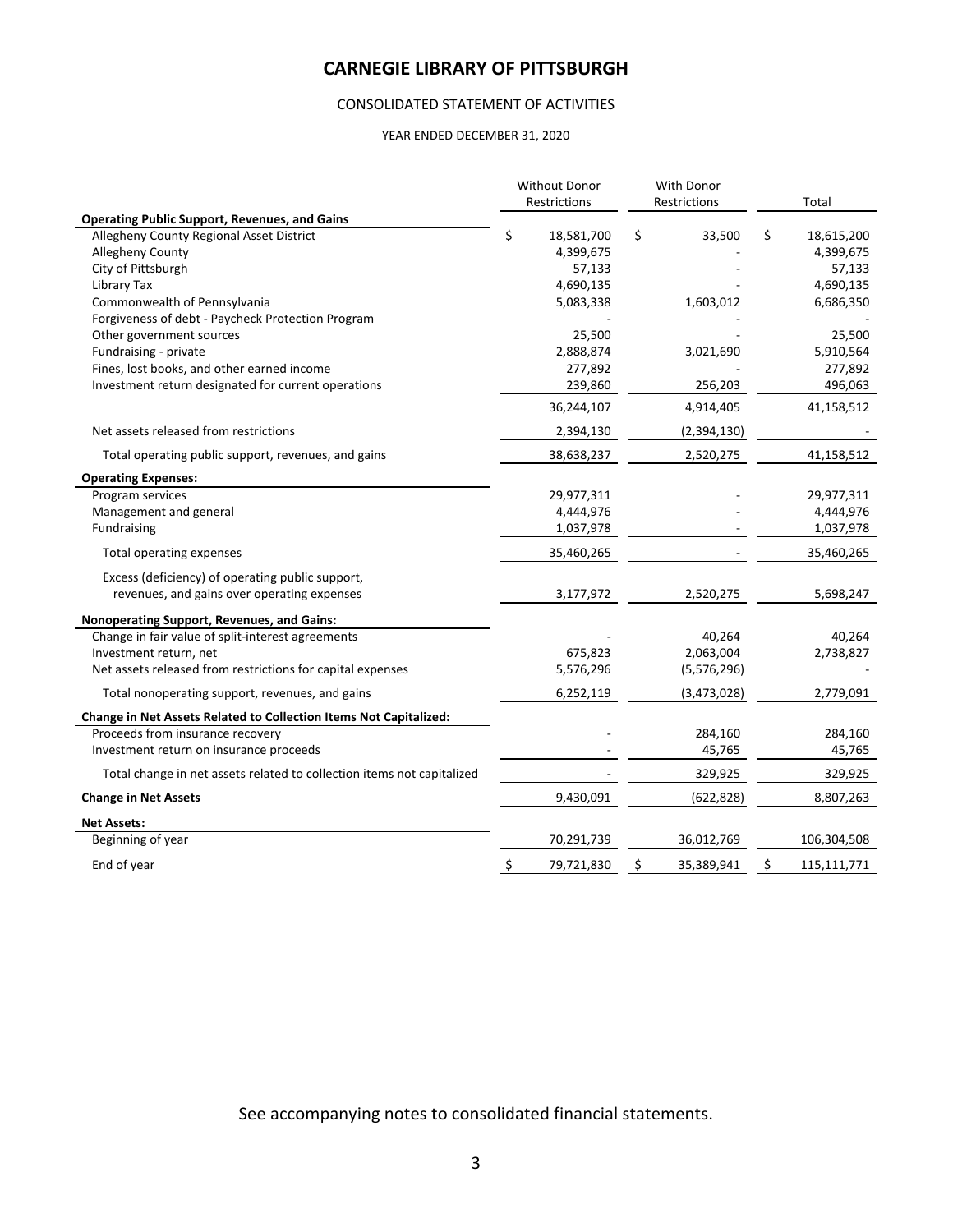## CONSOLIDATED STATEMENT OF FUNCTIONAL EXPENSES

#### YEAR ENDED DECEMBER 31, 2021

|                                        | Program          | Management  |           |                    |           |       |            |
|----------------------------------------|------------------|-------------|-----------|--------------------|-----------|-------|------------|
|                                        | Services         | and General |           | <b>Fundraising</b> |           | Total |            |
|                                        |                  |             |           |                    |           |       |            |
| <b>Salaries</b>                        | \$<br>13,391,496 | \$          | 2,017,199 | \$                 | 693,729   | \$.   | 16,102,424 |
| Library materials                      | 4,897,021        |             | 20,977    |                    | 121       |       | 4,918,119  |
| Fringe benefits                        | 3,672,367        |             | 531,167   |                    | 141,420   |       | 4,344,954  |
| Occupancy                              | 3,099,793        |             | 2,580     |                    |           |       | 3,102,373  |
| Depreciation and amortization          | 3,192,363        |             | 312,915   |                    |           |       | 3,505,278  |
| Professional services                  | 1,067,374        |             | 718,350   |                    | 125,108   |       | 1,910,832  |
| Supplies and expenses                  | 975,647          |             | 196,111   |                    | 79,744    |       | 1,251,502  |
| Information technology                 | 648,165          |             | 184,660   |                    |           |       | 832,825    |
| Advertising and promotion              | 41,598           |             | 248,275   |                    | 61,253    |       | 351,126    |
| Interest                               | 235,102          |             | 2,714     |                    |           |       | 237,816    |
| Insurance                              | 23,738           |             | 183,782   |                    |           |       | 207,520    |
| Conferences, conventions, and meetings | 67,571           |             | 9,887     |                    | 969       |       | 78,427     |
| Travel                                 | 2,933            |             | 1,729     |                    | 865       |       | 5,527      |
| Vehicle expense                        | 53,675           |             | 136       |                    |           |       | 53,811     |
| Total expenses                         | 31,368,843       | \$          | 4,430,482 | \$                 | 1,103,209 |       | 36,902,534 |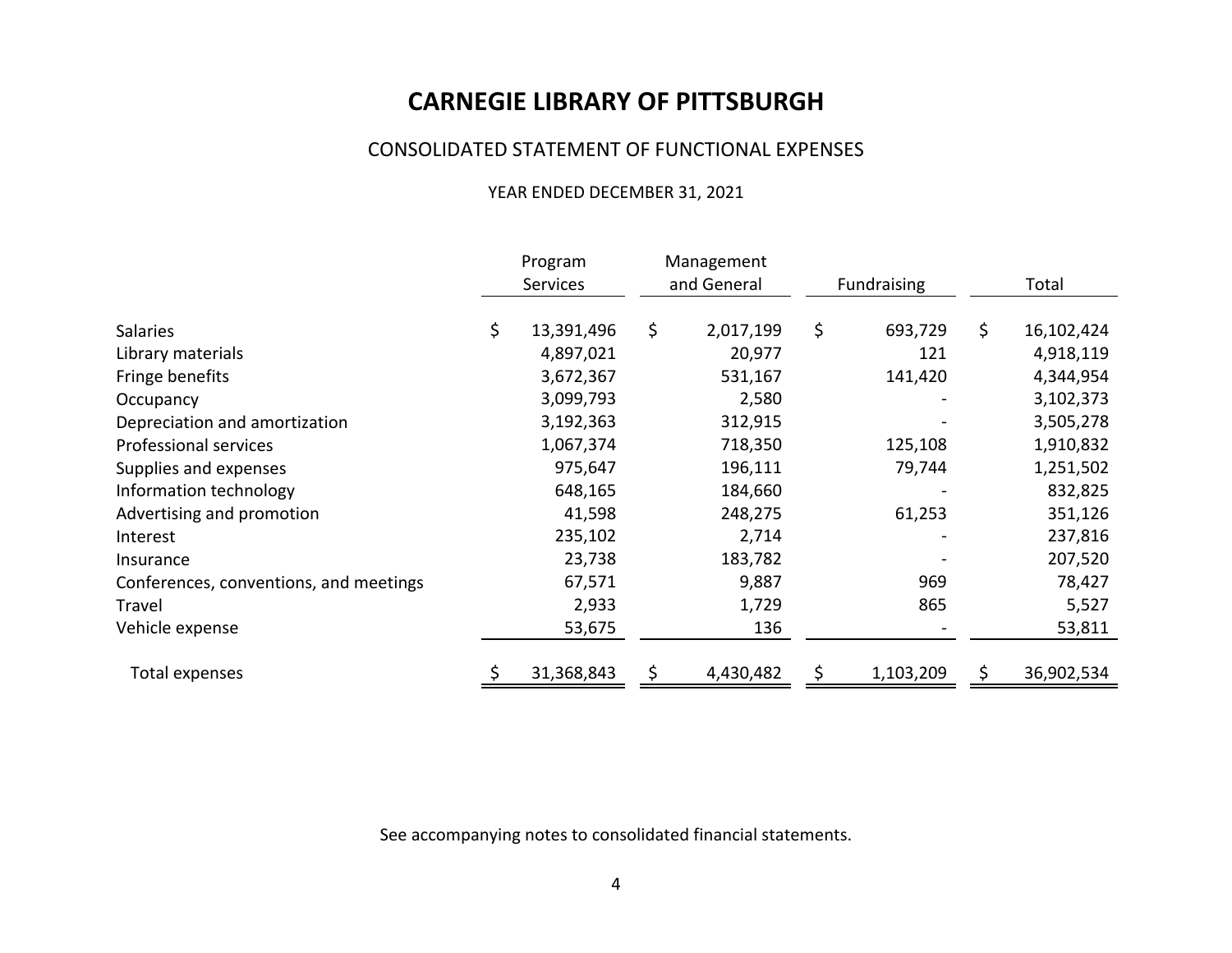## CONSOLIDATED STATEMENT OF FUNCTIONAL EXPENSES

#### YEAR ENDED DECEMBER 31, 2020

|                                        | Program          | Management<br>and General |           | Fundraising |           |       |            |
|----------------------------------------|------------------|---------------------------|-----------|-------------|-----------|-------|------------|
|                                        | Services         |                           |           |             |           | Total |            |
| <b>Salaries</b>                        | \$<br>13,430,490 | \$                        | 2,000,602 | \$          | 672,090   | \$.   | 16,103,182 |
| Library materials                      | 4,922,680        |                           | 28,811    |             | 111       |       | 4,951,602  |
| Fringe benefits                        | 3,681,339        |                           | 628,592   |             | 138,922   |       | 4,448,853  |
| Occupancy                              | 2,372,043        |                           | 1,460     |             |           |       | 2,373,503  |
| Depreciation and amortization          | 2,881,280        |                           | 290,285   |             |           |       | 3,171,565  |
| <b>Professional services</b>           | 779,250          |                           | 625,647   |             | 100,055   |       | 1,504,952  |
| Supplies and expenses                  | 1,029,364        |                           | 196,096   |             | 87,596    |       | 1,313,056  |
| Information technology                 | 436,792          |                           | 162,280   |             | 2,027     |       | 601,099    |
| Advertising and promotion              | 54,499           |                           | 296,687   |             | 36,310    |       | 387,496    |
| Interest                               | 279,867          |                           | 31,449    |             |           |       | 311,316    |
| Insurance                              | 15,893           |                           | 172,750   |             |           |       | 188,643    |
| Conferences, conventions, and meetings | 55,453           |                           | 7,170     |             | 347       |       | 62,970     |
| Travel                                 | 3,655            |                           | 3,073     |             | 520       |       | 7,248      |
| Vehicle expense                        | 34,706           |                           | 74        |             |           |       | 34,780     |
| Total expenses                         | 29,977,311       | \$                        | 4,444,976 | \$          | 1,037,978 |       | 35,460,265 |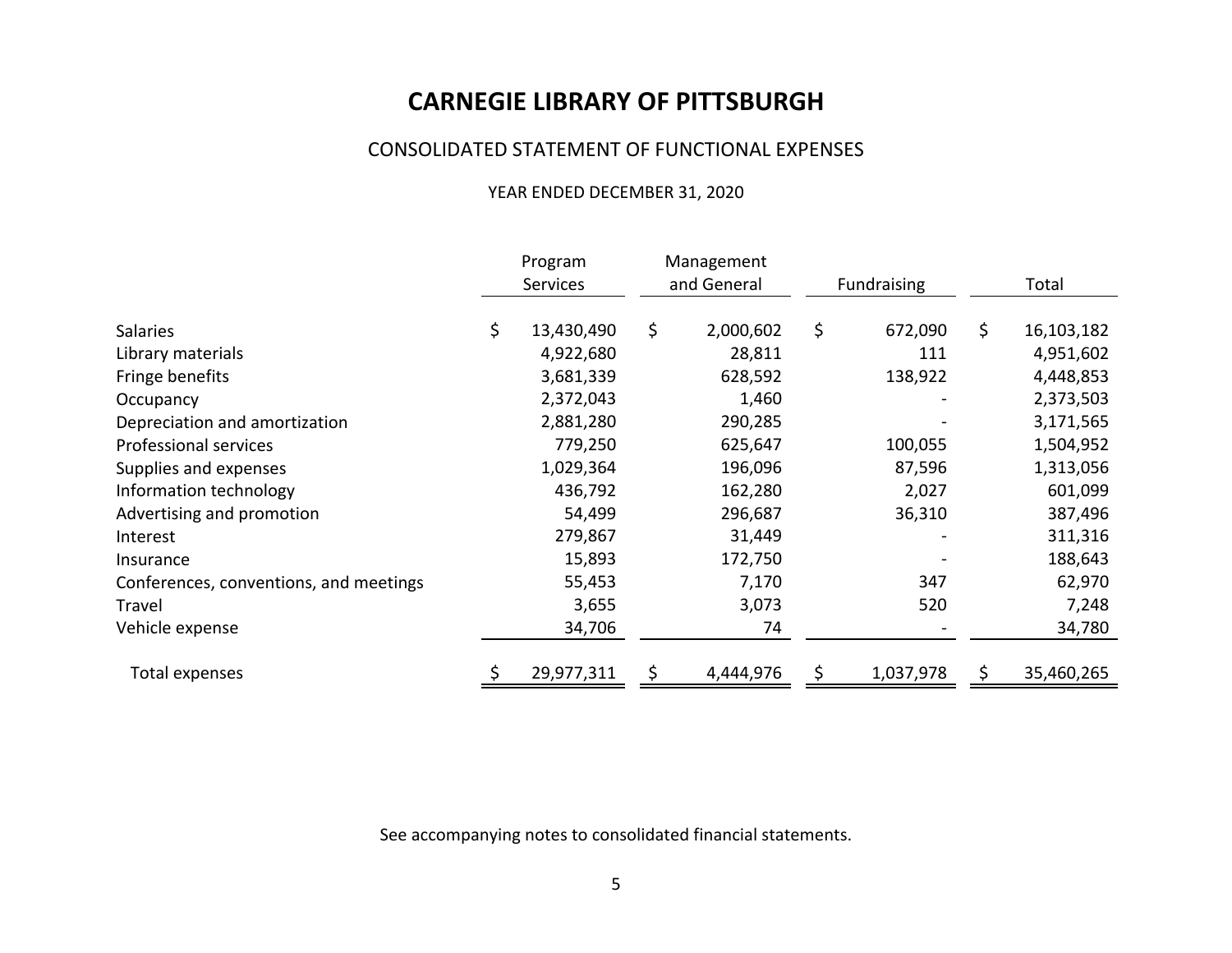#### CONSOLIDATED STATEMENTS OF CASH FLOWS

#### YEARS ENDED DECEMBER 31, 2021 AND 2020

|                                                                               |           | 2021          | 2020             |
|-------------------------------------------------------------------------------|-----------|---------------|------------------|
| <b>Cash Flows From Operating Activities:</b>                                  |           |               |                  |
| Change in net assets                                                          | \$        | 12,961,229    | \$<br>8,807,263  |
| Adjustments to reconcile change in net assets to net                          |           |               |                  |
| cash provided by (used in) operating activities:                              |           |               |                  |
| Depreciation and amortization expense                                         |           | 3,505,278     | 3,171,565        |
| Investment return, net                                                        |           | (7, 395, 384) | (2,490,945)      |
| Contributions restricted for long-term purposes                               |           | (2,095,353)   | (4,416,858)      |
| Earnings on insurance proceeds restricted to collection items not capitalized |           | (218, 378)    | (329, 925)       |
| Forgiveness of debt - Paycheck Protection Program                             |           | (4,002,000)   |                  |
| Changes in assets and liabilities:                                            |           |               |                  |
| Receivables                                                                   |           | 566,513       | (959, 716)       |
| Prepaid expenses                                                              |           | (352, 705)    | 93,874           |
| Other current assets                                                          |           | 2,824         | (30, 797)        |
| Accounts payable and accrued expenses                                         |           | (1,704,003)   | 761,613          |
| Accrued salaries, wages, and related payroll taxes                            |           | 172,999       | 94,632           |
| Net cash provided by (used in) operating activities                           |           | 1,441,020     | 4,700,706        |
| <b>Cash Flows From Investing Activities:</b>                                  |           |               |                  |
| Purchase of land, building, equipment, and software                           |           | (5,891,156)   | (6,041,131)      |
| Loss on disposal of land, buildings and equipment                             |           | 107,264       | 258,931          |
| Proceeds from sale of investments                                             |           | 524,596       | 1,999,210        |
| Purchase of investments                                                       |           | (1, 109, 946) | (916, 557)       |
| (Increase) decrease in split-interest agreements                              |           | (120, 739)    | (40, 264)        |
| Net cash provided by (used in) investing activities                           |           | (6,489,981)   | (4,739,811)      |
| <b>Cash Flows From Financing Activities:</b>                                  |           |               |                  |
| Payment on bonds                                                              |           | (5,689,198)   | (715,000)        |
| Proceeds from refinancing of bonds                                            |           | 5,610,000     |                  |
| Payments for debt issuance costs                                              |           | (151, 128)    |                  |
| Payments on finance lease liabilities                                         |           | (312, 725)    | (293, 200)       |
| Paycheck Protection Program Loan                                              |           |               | 4,002,000        |
| Receipts of contributions restricted for long-term purposes                   |           | 2,095,353     | 4,416,858        |
| Earnings on insurance proceeds restricted to collection items not capitalized |           | 218,378       | 329,925          |
| Net cash provided by (used in) financing activities                           |           | 1,770,680     | 7,740,583        |
| Net Increase (Decrease) in Cash and Cash Equivalents                          |           | (3, 278, 281) | 7,701,478        |
| Cash and Cash Equivalents (including operating, capital and endowment):       |           |               |                  |
| Beginning of year                                                             |           | 19,810,892    | 12,109,414       |
| End of year                                                                   | \$        | 16,532,611    | \$<br>19,810,892 |
| <b>Supplemental Data:</b>                                                     |           |               |                  |
| Interest paid                                                                 | \$        | 235,102       | \$<br>306,867    |
| Interest paid - financing leases                                              |           | 2,714         | 4,449            |
| Total interest paid                                                           | \$        | 237,816       | \$<br>311,316    |
| <b>Schedule of Noncash Investing and Financing Activities:</b>                |           |               |                  |
| Addition of right to use asset for operating leases                           | <u>\$</u> | 5,637,042     | \$               |
| Addition of right to use asset for financing leases                           | $\zeta$   |               | \$<br>866,708    |
| Capital additions included in Accounts Payable                                | \$        | 628,335       | \$<br>1,633,856  |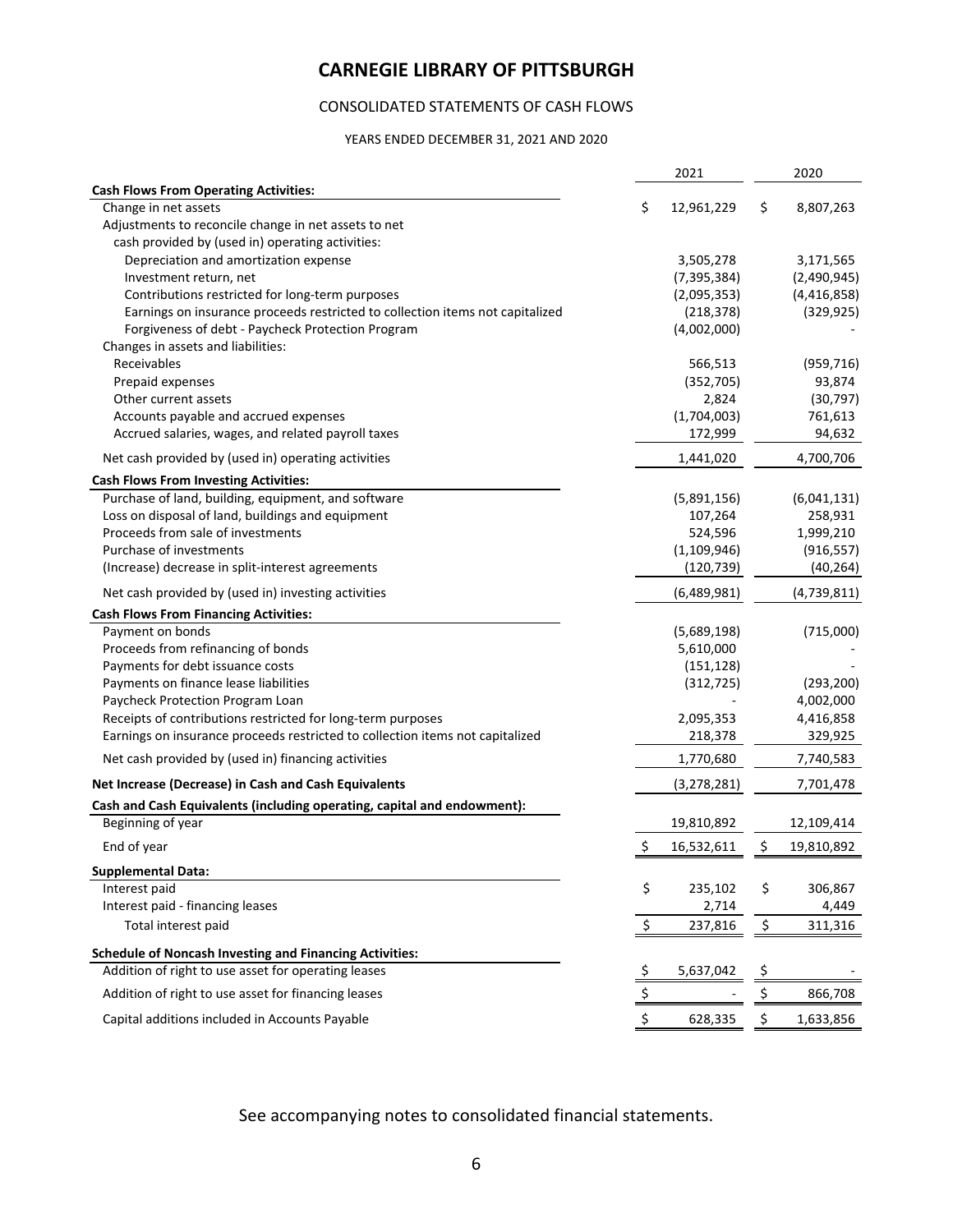## NOTES TO CONSOLIDATED FINANCIAL STATEMENTS

### YEARS ENDED DECEMBER 31, 2021 AND 2020

## **1. Organization**

The Carnegie Library of Pittsburgh (Library) is a public trust established in 1895 for the benefit of the citizens of Western Pennsylvania. As a free public library, the Library provides collections, programs, and services through a network that has twenty (20) locations, including the Main Library and the Library of Accessible Media for Pennsylvanians (LAMP), previously known as the Library for the Blind and Physically Handicapped (LBPH), all of which are public service outlets, and the Library Support Center in the West End, which is not a public service outlet.

The Library is an organization described under Section  $501(c)(3)$  of the Internal Revenue Code (IRC) and is, therefore, exempt from taxation under Section 501(a) of the IRC. Additionally, the Library is classified as an organization which is not a private foundation according to the Internal Revenue Code. As a not-for-profit public trust, the Library is required to file federal information returns annually with the Internal Revenue Service.

A significant portion of the Library's funds are received from governmental agencies that annually appropriate funds designated for the Library.

The Library has a cooperation and support agreement with Allegheny Regional Asset District (District) for the purposes of supporting and financing the activities of the Library and providing for oversight of efficient operation of the Library. Provided the Library complies with the requirements of the agreement, the District covenants to provide funds of at least \$15,752,000 to the Library annually through the year 2024. The District renews agreements with its contractual assets every five years; the Library's renewal process will likely begin in early 2024. In 2002, this agreement was amended in connection with the issuance of bonds. Under this amendment, the District has committed to allocate \$1,000,000 of the annual grant to the Library for payment of debt service on the bonds through 2028. This agreement was reaffirmed in 2010 and again in 2021 with the issuance of the new bonds. The District may also provide support to the Library for special projects.

The Library also has support agreements with the Commonwealth of Pennsylvania for annual library operations and for capital renovation and construction reimbursement. Other Commonwealth revenue sources include table games revenue as authorized by Senate Bill 711 of 2009.

The Library receives a 0.25 mill property tax levy from the residents of the City of Pittsburgh. The proceeds are to be used exclusively for the operation and maintenance of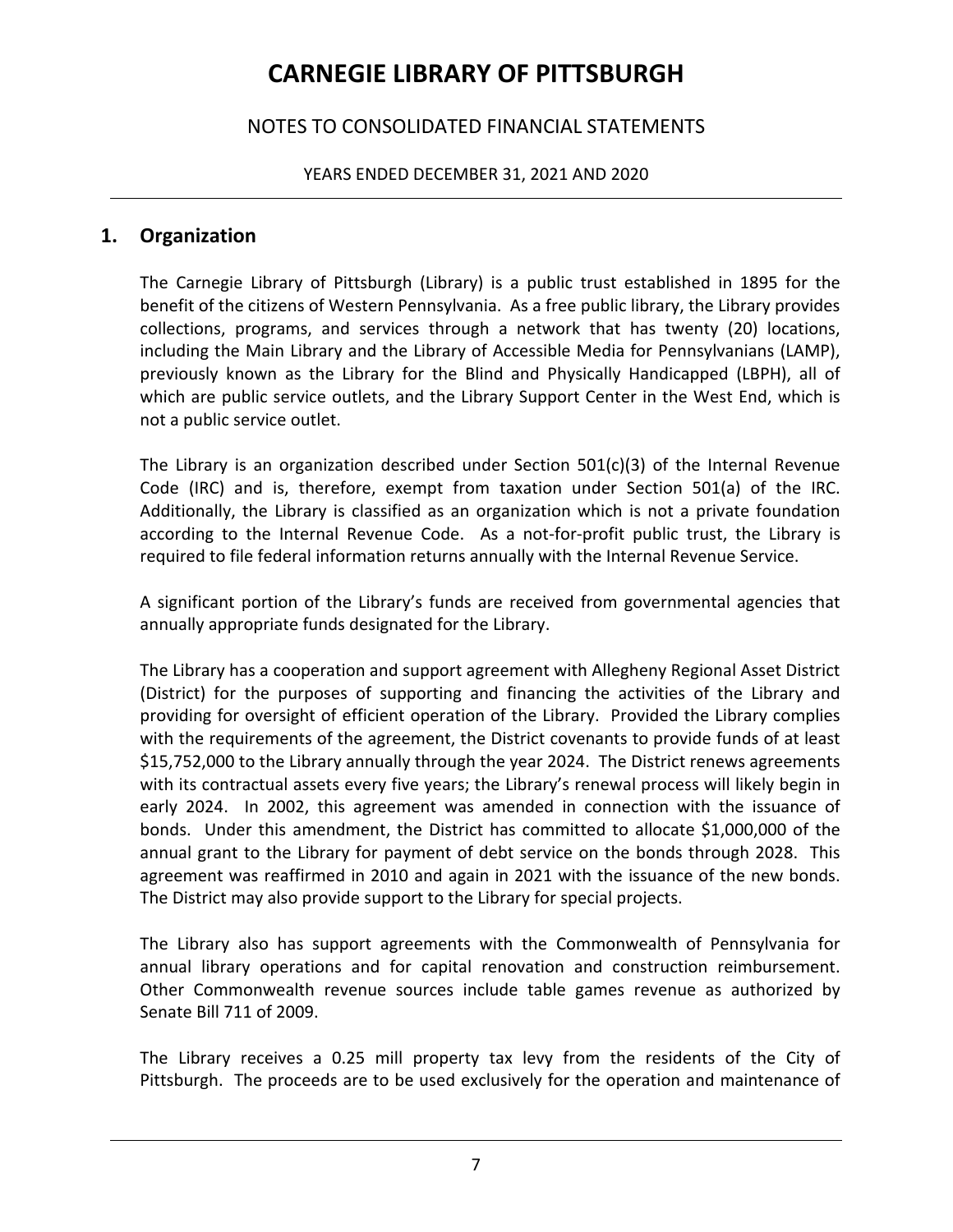## NOTES TO CONSOLIDATED FINANCIAL STATEMENTS

### YEARS ENDED DECEMBER 31, 2021 AND 2020

the Library. Tax revenue recognized for 2021 and 2020 amounted to approximately \$4.81 million and \$4.69 million, respectively.

On January 1, 2015, the Library launched *Realize: Our Power, Our Potential,* a major gifts initiative intended to strengthen the Library through strategic investments in early education, out-of-school learning, neighborhood vitality, and workforce and economic development. *Realize: Our Power, Our Potential* also emphasizes planned giving and endowment gifts that will help the Library chart a course for future sustainability. With the backing of public and private supporters and the entire community, the Library surpassed its initial \$20 million goal in 2018, raising \$22.8 million. In July 2019, the Library's Board of Trustee's (Board) approved a motion to continue its *Realize: Our Power, Our Potential* major gifts campaign with a goal to raise a cumulative total of \$50 million by 2023. Since 2015, the Library has raised \$44.9 million, 90% of its campaign goal.

In early 2020, an outbreak of a novel strain of coronavirus quickly turned into a worldwide pandemic. The coronavirus had an immediate impact on Allegheny County, Pennsylvania, which continued throughout 2021. The coronavirus and its impact on trade, including customer demand, travel, employee productivity, supply chain, and other economic activities, had a significant effect on financial markets and business activities. Although 2021 produced a COVID-19 vaccine and most business activities resumed with some limitations, variants of the coronavirus emerged, which perpetuated operational restrictions and impacts to regular funding sources. The Library secured a Paycheck Protection Program loan in 2020, with forgiveness in 2021. Also received in 2020 was \$4,395,425 of a business interruption grant from Allegheny County CARES Act funding. This funding was in response to the pandemic related reduction in sales tax revenue distributed by the Allegheny Regional Asset District (RAD).

# **2. Summary of Significant Accounting Policies**

A summary of significant accounting policies consistently followed by management in the preparation of the accompanying financial statements follows:

### Basis of Accounting

The accompanying financial statements have been prepared on the accrual basis of accounting. Revenues are recognized as they are earned, and expenses are recorded when liabilities are incurred.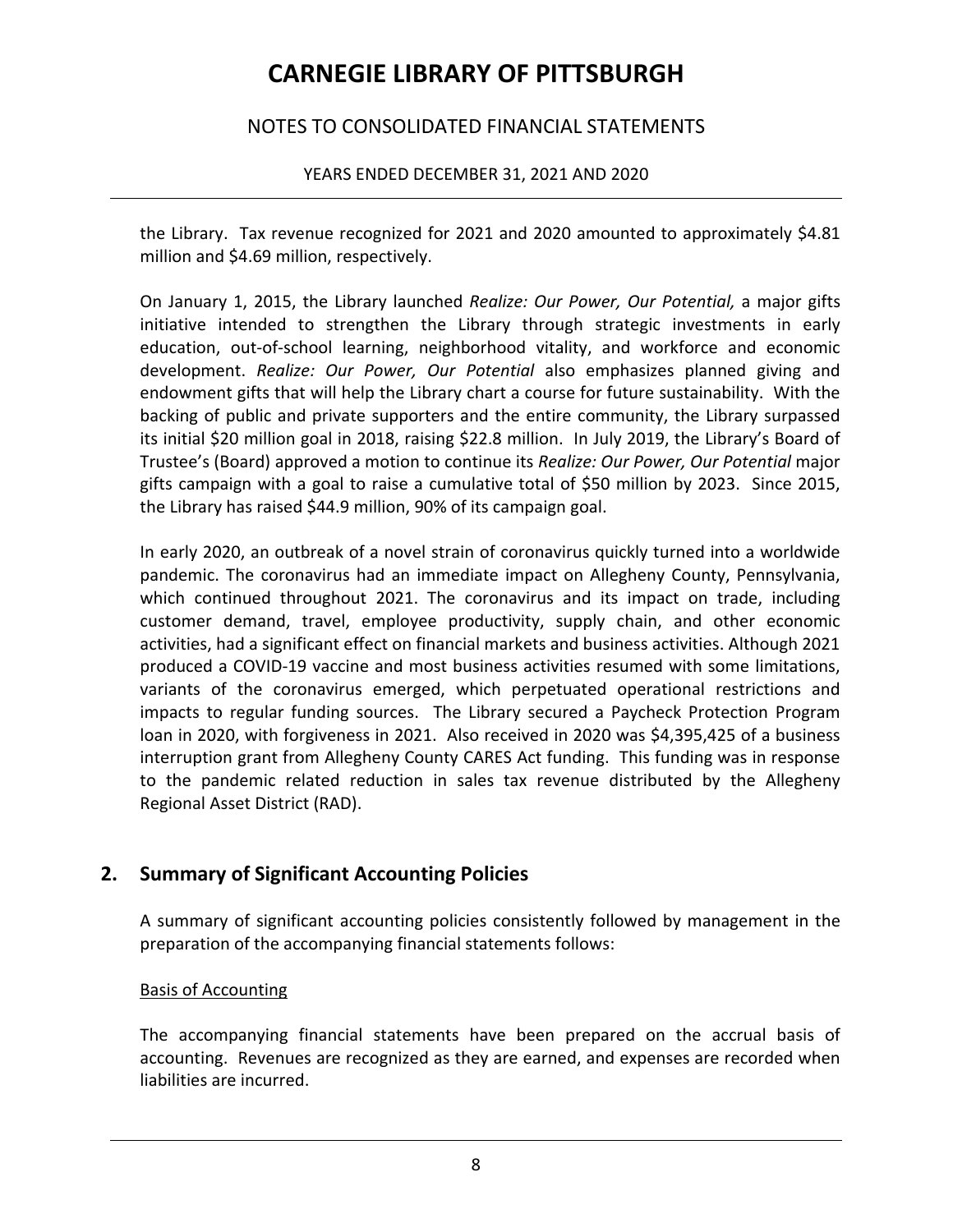## NOTES TO CONSOLIDATED FINANCIAL STATEMENTS

#### YEARS ENDED DECEMBER 31, 2021 AND 2020

#### Reporting Entity

The financial statements include the accounts of the Library and the Jack G. Buncher Charitable Fund for the Carnegie Library of Pittsburgh (Fund). The Fund is a supporting organization of the Library and had total assets of \$13,029,653 and \$10,871,697, and total revenue of \$3,357,956 and \$1,108,401 as of December 31, 2021 and 2020, respectively. All interrelated transactions and accounts are eliminated.

#### Basis of Presentation

The Library reports information regarding its financial position and activities according to two classes of net assets that are based upon the existence or absence of restrictions on use that are placed by its donors: net assets with donor restrictions and net assets without donor restrictions.

Net assets without donor restrictions are composed of expendable resources used to support the Library's core activities and all other resources not included in the below categories. Donor-restricted contributions that are received on a reimbursement basis and, therefore, by their nature must have their restrictions met in the same reporting period, are classified as support without donor restrictions. Restricted contributions that are received and spent within the reporting year are treated as net assets without restrictions. Donorrestricted resources intended for capital projects are released and reclassified as support without donor restrictions when the related assets are capitalized. All expenses are recorded as a reduction to net assets without donor restrictions. Certain net assets without restrictions have been designated for funding of future capital maintenance and Library programs. A substantial portion of the net assets without restrictions are not readily available for general organization purposes. Included in the net asset figure without restrictions is the net asset that represents buildings and equipment, net of related debt.

Net assets with restrictions carry restrictions that expire upon the passage of a prescribed period of time or upon the occurrence of a stated event as specified by the donor. Included in this category are gifts held by the Library pending their use in accordance with donor stipulations, unexpended donor gifts for capital projects, pledges, certain split-interest agreements, and term endowments.

Some net assets with restrictions are to be held in perpetuity by the Library, including certain gifts of endowment and split-interest agreements. Investment earnings on the related assets are classified based on donor restrictions or Pennsylvania Law.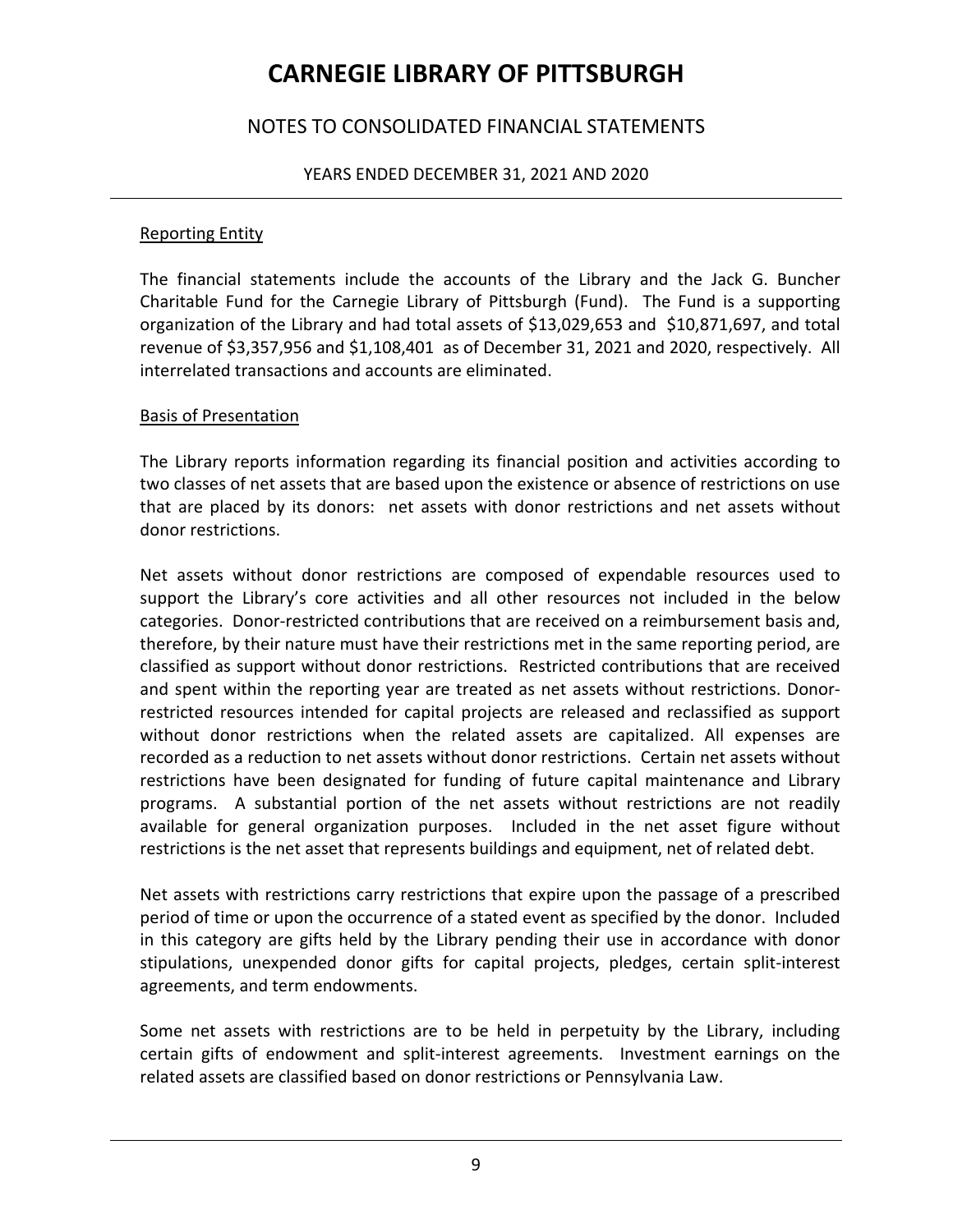# NOTES TO CONSOLIDATED FINANCIAL STATEMENTS

### YEARS ENDED DECEMBER 31, 2021 AND 2020

#### Use of Estimates

The preparation of financial statements in conformity with accounting principles generally accepted in the United States of America requires management to make estimates and assumptions that affect the reported amount of assets and liabilities and disclosures of contingent assets and liabilities at the date of the financial statements and the reported amounts of revenues and expenses during the reporting period. Actual results may differ from those estimates.

#### Investments and Investment Return

Investments are carried at fair value as outlined in Note 6. Gains and losses from the sale of investments are determined by the average cost method.

Investment and custodian fees amounted to \$89,012 and \$90,930 for the years ended December 31, 2021 and 2020, respectively. Investment returns not designated for operations are included in the statements of activities as non-operating gains (losses). For its endowment, the Library follows a spending policy as outlined in Note 7. The Library also complies with PA State Act 141 of 1998, which requires a minimum endowment draw of 2% and a maximum draw of 7%.

#### Split-Interest Agreements

The Library is the beneficiary of the income from certain irrevocable trust funds held by bank trustees. The fair value of the Library's share of the trusts is included in the statements of financial position as an asset and as net assets with donor restrictions based upon the nature of the trust. The income from the trusts is recorded upon receipt as either net assets with donor restrictions or without donor restrictions based on the designation by the donor. Income from such trust funds was \$133,383 and \$73,332 as of December 31, 2021 and 2020, respectively.

#### Cash and Cash Equivalents

The Library generally classifies all investments with maturities of three months or less, when purchased, to be cash equivalents other than any such investments included in the longterm investment or held for transfer to long-term investments. The Library maintains, at a financial institution, cash and cash equivalents that may exceed federally insured amounts at times.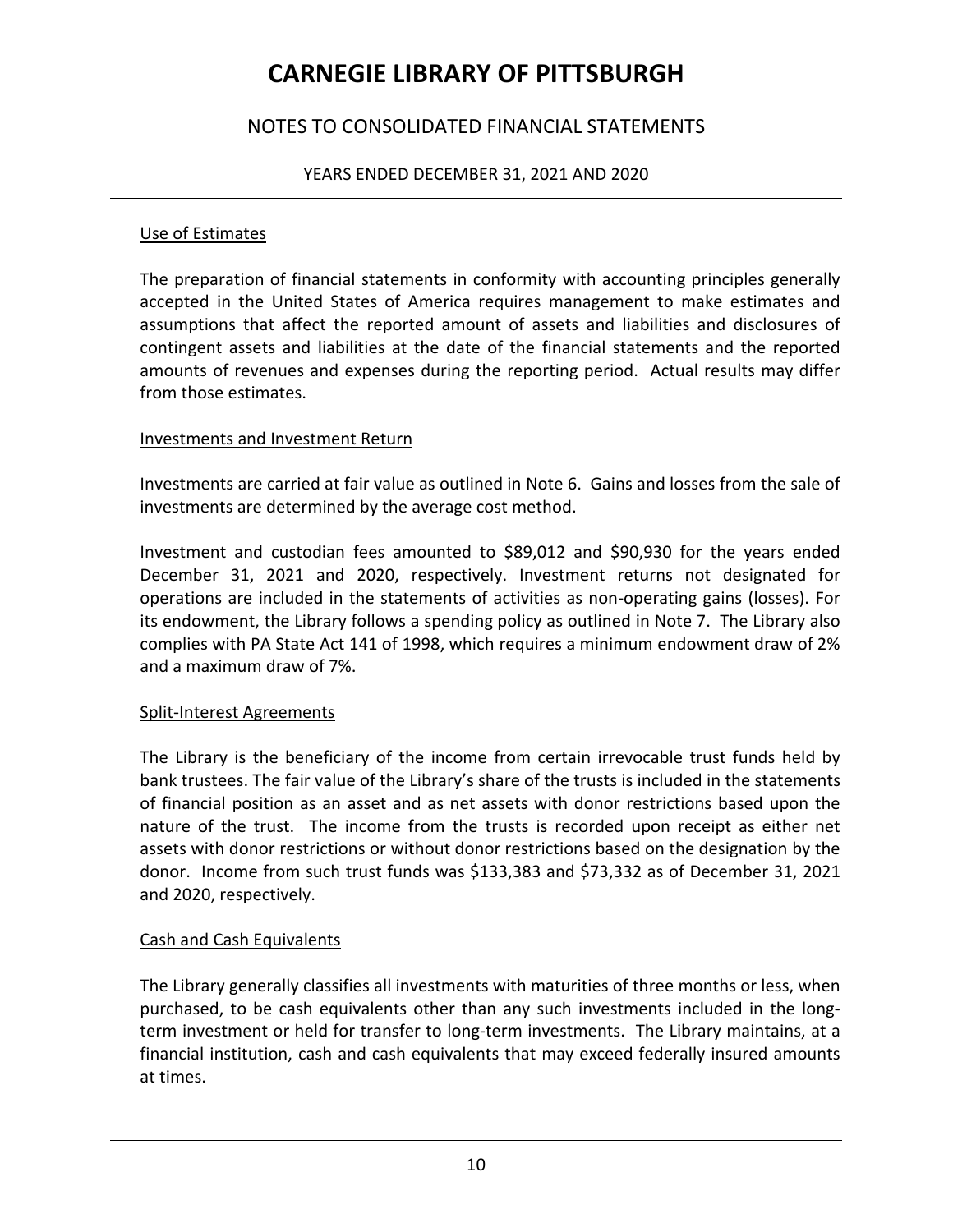# NOTES TO CONSOLIDATED FINANCIAL STATEMENTS

### YEARS ENDED DECEMBER 31, 2021 AND 2020

#### Liquidity and Availability of Financial Assets

The following reflects the Library's financial assets as of the statement of financial position date (December 31, 2021 and 2020), reduced by amounts not available for general use within one year because of contractual or donor-imposed restrictions or internal designations. Amounts available include the Board-approved draw from the endowment for the following year, as well as amounts that are available for general expenditure in the following year. The Library is partially supported by restricted contributions, and because a donor's restriction requires resources to be used in a particular manner or in a future period, the Library must maintain sufficient resources to meet those responsibilities to its donors. Therefore, financial assets may not be available for general expenditure within one year.

The Library invests cash in excess of daily requirements in various short-term investments, including certificate of deposits and short-term Treasury instruments. To help manage unanticipated liquidity needs, the Library has a committed line of credit (Note 13) in the amount of \$5 million which it could draw upon in the event of an unanticipated liquidity need. Additionally, the Library has a quasi-endowment and operating reserve. Although the Library does not intend to spend from its quasi-endowment other than draw amounts for general expenditure based on the Board approval, amounts could be made available if necessary.

|                                                | December 31, 2021 | December 31, 2020 |             |  |
|------------------------------------------------|-------------------|-------------------|-------------|--|
| Cash and cash equivalents                      | \$<br>12,984,712  | S                 | 15,218,991  |  |
| Accounts and interest receivable               | 679,489           |                   | 541,135     |  |
| Pledges receivable                             | 21,000            |                   | 2,934       |  |
| Appropriation of investments for current use   | 153,681           |                   | 138,589     |  |
| Less: Donor restrictions for specific purposes |                   |                   |             |  |
| or cash restricted for specific uses           | (5, 195, 855)     |                   | (5,636,451) |  |
| Less: Board-designated operating reserves      |                   |                   | (346,000)   |  |
| Financial assets available to meet cash needs  |                   |                   |             |  |
| for general expenditure within one year        | 8,643,027         |                   | 9,919,198   |  |

#### Other Receivables

Other receivables of \$2.39 million is comprised of funding of \$1.25 million from the Office of Commonwealth Libraries (OCL), \$570,000 in outstanding amounts due for special library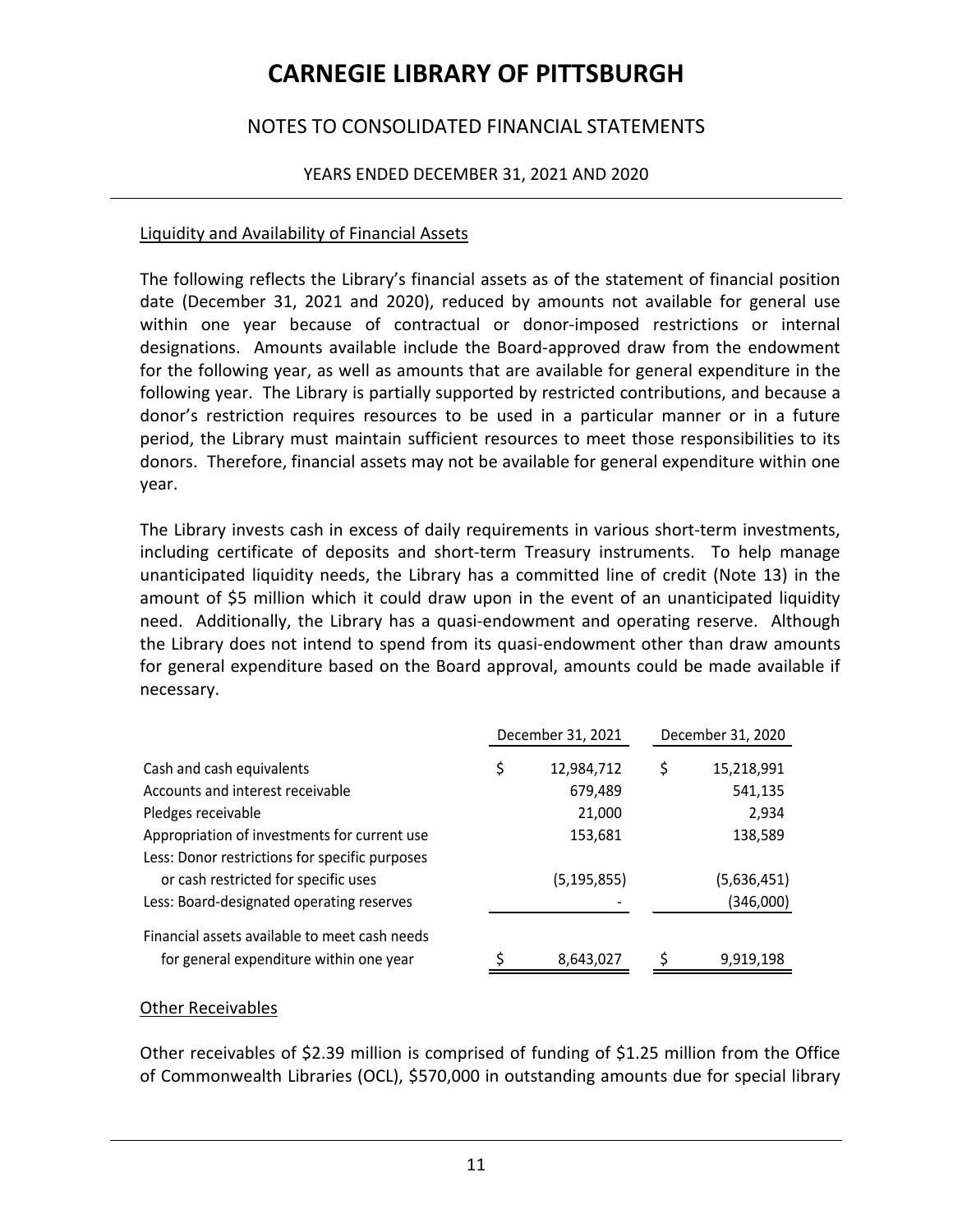## NOTES TO CONSOLIDATED FINANCIAL STATEMENTS

### YEARS ENDED DECEMBER 31, 2021 AND 2020

tax, a tenant allowance on the Downtown capital project, various ongoing operational receivables, and one-time grants.

#### Pledges Receivable

Pledges receivable are recorded as revenue when an unconditional promise to give is received or the condition has been fulfilled for a conditional promise to give. Pledges receivable are recorded at the present value of expected net proceeds ultimately payable to the Library. Pledges receivable are adjusted annually and are reflected in the statements of activities as fundraising - private.

#### Buildings and Equipment

Buildings and equipment are stated at cost when purchased or at fair value when donated. Major improvements and betterments greater than \$2,500 are capitalized. Items under the \$2,500 capitalization threshold as well as costs of maintenance and repairs that do not extend the estimated useful lives of the applicable assets are charged to expense as incurred. When buildings, equipment, and software are retired, or otherwise disposed of, the asset and the related accumulated depreciation are removed from the accounts, and any resulting gain or loss is recognized in operations.

Depreciation of property and equipment is calculated over the estimated useful lives of the assets of three to thirty-five years and is computed on the straight-line method.

### Collections

*Circulating Collections* – The circulating collections (materials including books, periodicals, audio visual, etc.) are not recognized as assets in the statements of financial position. Purchases of collection items are expensed and recorded as a decrease in net assets without donor restrictions in the year in which the items are acquired (of which approximately \$4.9 million and \$4.9 million was acquired in 2021 and 2020, respectively). Proceeds from the sale of circulating collection items would be used to acquire other collection items.

*Special Collections –* The Library's special collections, which were primarily acquired through contributions since the Library's inception, consist of rare books, folios and maps, and archival holdings (primarily its own institutional archives) that are held for educational, research, and special curatorial purposes. Special collection items are not recognized as an asset on the statements of financial position. Purchases of new special collection items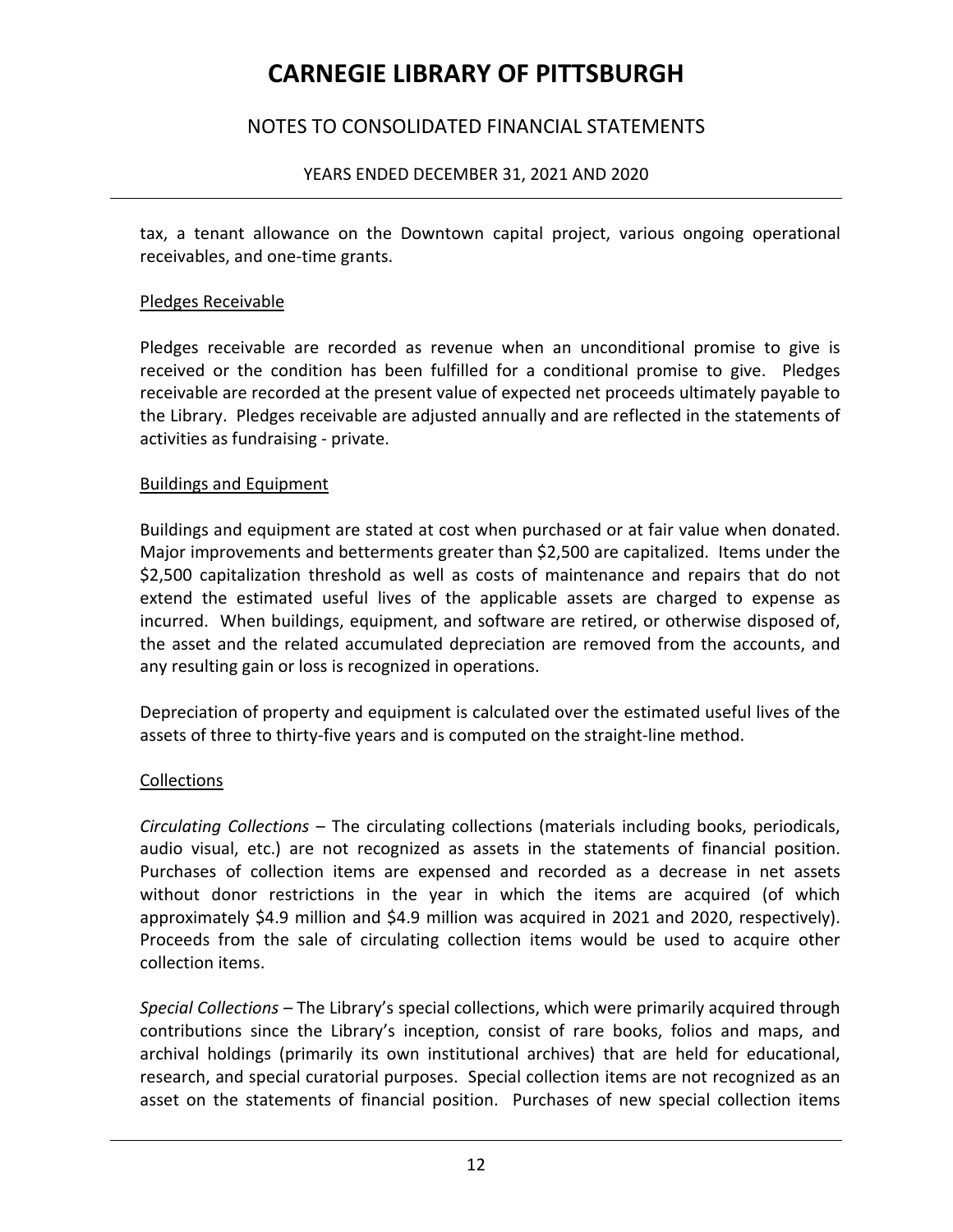## NOTES TO CONSOLIDATED FINANCIAL STATEMENTS

### YEARS ENDED DECEMBER 31, 2021 AND 2020

(none in 2021 and 2020) would be recorded as a decrease in net assets without donor restrictions in the year the items were acquired, or as a decrease to net assets with donor restrictions if the assets used to purchase collections were restricted by donors.

All special collections are subject to appropriate stewardship measures (catalogued, preserved, and cared for as appropriate, finding aids created, and activities verifying their existence and assessing their condition).

The Library's policy is that proceeds from the sale of special collection items, or insurance recoveries on the loss of special collection items would be used to purchase suitable new special collection items or used for direct care of the collection. Direct Care for the Library's special collections is defined as expenses to enhance the life, usefulness and quality of the item, that are based on an institutional plan for the special collection. The policy is based upon the Financial Accounting Standards Board's (FASB) Accounting Standards Updates (ASU) 2019-03, the AAM's ethics, guidelines and recommendation for direct care as well as legal guidance.

During 2017, the theft of 312 of the special collection items was discovered. An insurance claim was filed immediately upon discovery and a complaint was filed with the Allegheny County District Attorney's Office. Their investigation resulted in felony charges to which the two individuals responsible for the crime plead guilty.

Proceeds from the sale of collections or insurance (of which there was an insurance recovery of \$0 in 2021 and \$306,660 in 2020) would be reflected as revenue resulting in an increase in net assets with donor restrictions. Due to the physical recovery of two stolen items, insurance proceeds in the amount of \$5,000 and \$22,500 for the years ended December 31, 2021 and 2020, respectively, was returned to the insurance company.

### Expense Allocation

The costs of providing the activities of the Library are presented on a functional basis in the statement of activities. Accordingly, certain costs have been allocated among the programs and support services benefited. Allocations among the classifications are performed using a variety of techniques, such as management's identification of indirect costs and budgeted time and effort.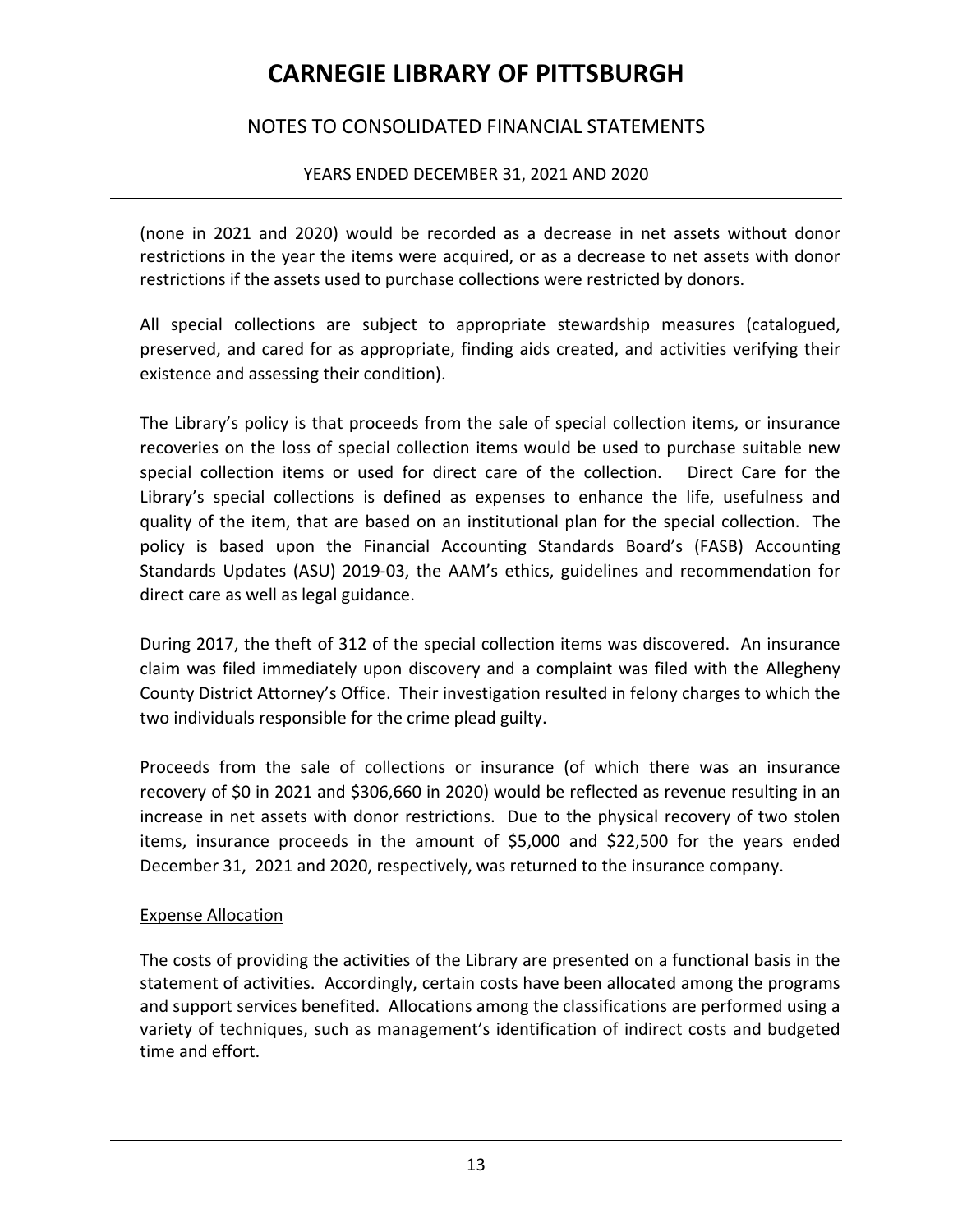## NOTES TO CONSOLIDATED FINANCIAL STATEMENTS

### YEARS ENDED DECEMBER 31, 2021 AND 2020

#### Donated Services

No amounts have been reflected in the financial statements for donated services. The Library pays for all significant services requiring specific expertise. However, many individuals volunteer their time and perform a variety of tasks that assist the Library with various programs. In 2021, over 26 volunteers contributed 753 hours of service. In 2020, over 422 volunteers contributed 5,328 hours of service.

#### Operating Activities

For purposes of the statements of activities, the Library distinguishes between operating revenue, support, gains, and expenses and nonoperating revenue, support, gains, and expenses. The Library treats as operating revenue and support and operating expenses all revenues and expenses that are an integral part of its programs and supporting activities, including investment return designated for current operations. All other activity is nonoperating support, revenues, and gains.

#### Financial Instruments

The following methods and assumptions were used by the Library in estimating its fair value disclosures for financial instruments:

- Cash, cash equivalents, and short-term unconditional promises to give: The carrying amounts reported in the statements of financial position approximate fair values because of the short maturities of those instruments.
- Short-term and endowment investments: The fair values of investments are based on quoted market prices for those or similar investments or other unobservable inputs. See Note 6 for further disclosure.
- Long-term unconditional promises to give: The fair value of promises to give that are due in more than one year is estimated by discounting expected future cash flows using a rate of return based on the yield of a U.S. Treasury security with a maturity date similar to the expected collection period. See Note 3 for further disclosure.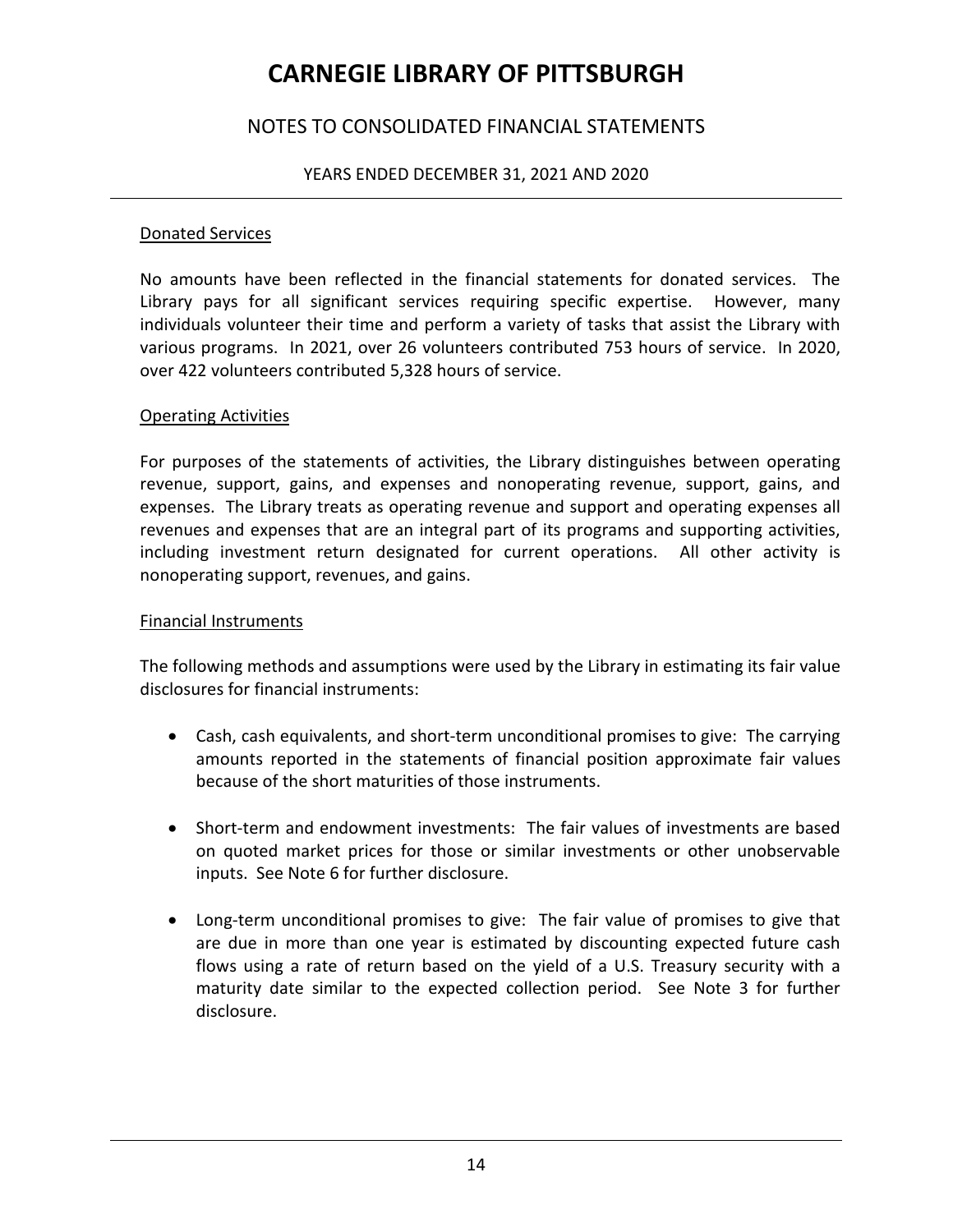## NOTES TO CONSOLIDATED FINANCIAL STATEMENTS

### YEARS ENDED DECEMBER 31, 2021 AND 2020

#### Paycheck Protection Program Loan

The Library has elected to record the Paycheck Protection Program Loan described in Note 14 as a loan payable at December 31, 2020. In 2021, the Library applied for and received forgiveness of the loan from the Small Business Administration, therefore extinguishing the debt. As a result, the recognition of the loan forgiveness has been recorded in a separate fiscal year than the receipt of the loan proceeds and the occurrence of the qualifying expenses, which occurred prior to December 31, 2020.

#### Pending Accounting Standards Updates

The Financial Accounting Standards Board (FASB) has issued Accounting Standards Updates (individually and collectively, ASU) that will become effective in future years as outlined below. Management has not yet determined the impact of these updates on the financial statements.

ASU 2016-13, "*Financial Instruments-Credit Losses (Topic 326): Measurement of Credit Losses on Financial Instruments*," is effective for the financial statements for the year beginning after December 15, 2022. These amendments and related amendments require a financial asset (or a group of financial assets) measured at amortized cost basis to be presented at the net amount expected to be collected. This includes loans, debt securities, trade receivables, net investments in leases, off-balance-sheet credit exposures, reinsurance receivables, and any other financial assets not excluded from the scope that have the contractual right to receive cash.

ASU 2020-07, "*Not-For-Profit Entities (Subtopic 958): Presentation and Disclosures by Not-For-Profit Entities for Contributed Nonfinancial Assets*," is effective for reporting periods beginning after June 15, 2021. The amendments in this update address presentation and disclosure of contributed nonfinancial assets.

#### Subsequent Events

Subsequent events have been evaluated through the Independent Auditor's Report date, which is the date the financial statements were available to be issued.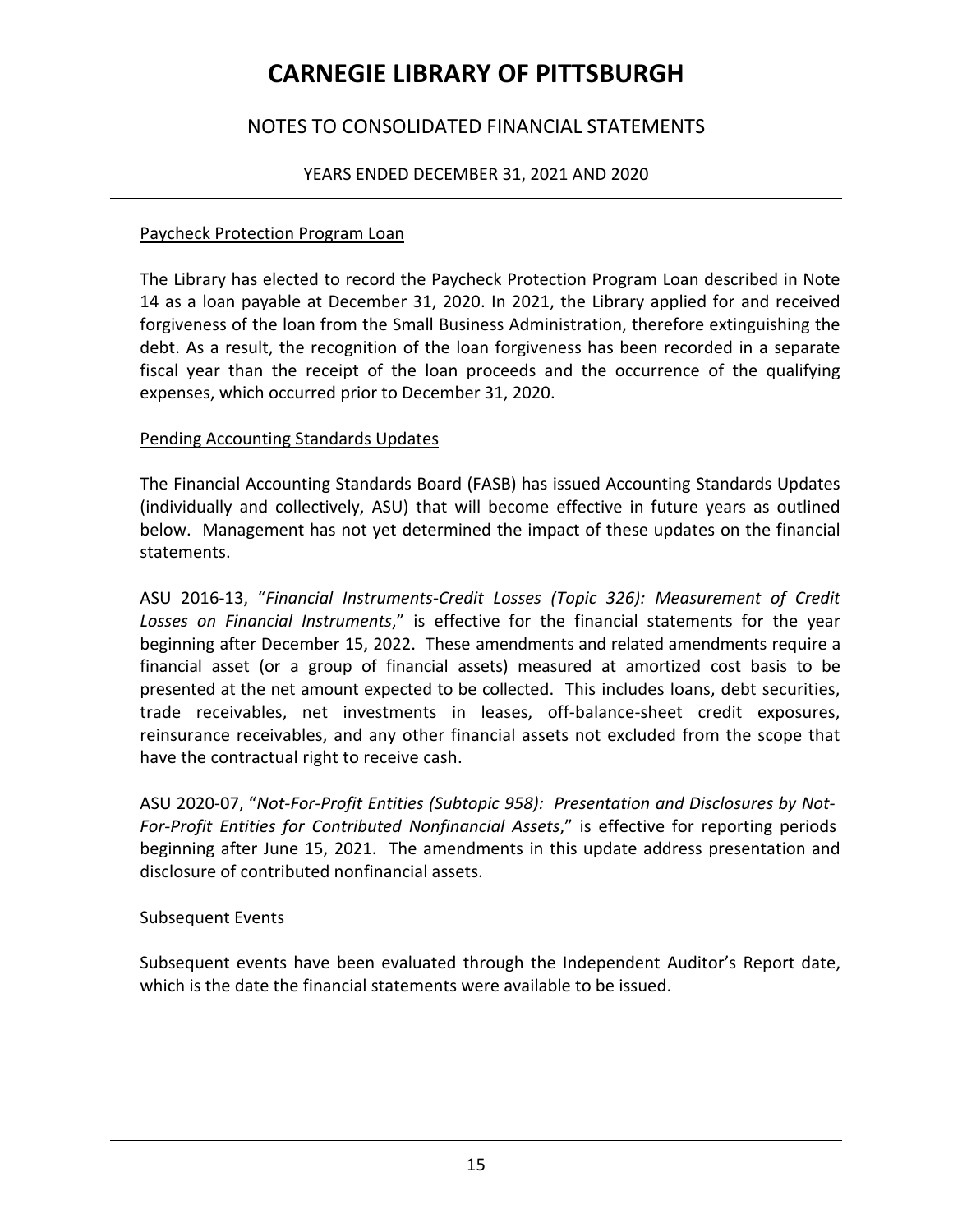# NOTES TO CONSOLIDATED FINANCIAL STATEMENTS

### YEARS ENDED DECEMBER 31, 2021 AND 2020

### **3. Pledges Receivable**

Pledges are recorded in the accompanying financial statements at net present value using discount factors ranging from 0.73% and 1.12% and are expected to be received as follows:

| Years ending December 31            | Amount |                    |  |  |
|-------------------------------------|--------|--------------------|--|--|
| 2022                                | S      | 650,468            |  |  |
| 2023                                |        | 45,125             |  |  |
| 2024                                |        | 24,500             |  |  |
| 2025                                |        | 7,500              |  |  |
| Less - amount representing discount |        | 727,593<br>(1,676) |  |  |
|                                     |        | 725,917            |  |  |

The Library's estimate that an allowance for uncollectible pledges is not necessary is based on historical collection experience and a review of the current status of the pledges. Decisions to charge off uncollectible pledges are based on management's judgment after consideration of facts and circumstances surrounding potential uncollectible accounts. It is reasonably possible that the Library's estimate of an allowance for uncollectible pledges will change.

Fair values of assets measured on a recurring basis as of December 31, 2021 and 2020 are as follows: Level 1 Pledges receivable – current \$650,468 and \$592,591, respectively, and Level 3 Pledges receivable – noncurrent \$75,449 and \$403,000, respectively.

Fair values for Level 1 financial instruments are determined by quoted prices in active markets for identical financial instruments. Pledges due within one year are considered to be Level 1 because of the short maturity of these instruments. Fair values for Level 2 financial instruments are determined by other significant observable inputs (quoted prices for similar financial instruments, interest rates, prepayment speeds, credit risk, etc.). Fair values for Level 3 financial instruments are determined by significant unobservable inputs, including the Library's own assumptions in determining the fair value of financial instruments.

Since the Library's noncurrent pledges receivable have no significant observable inputs, they are classified as Level 3.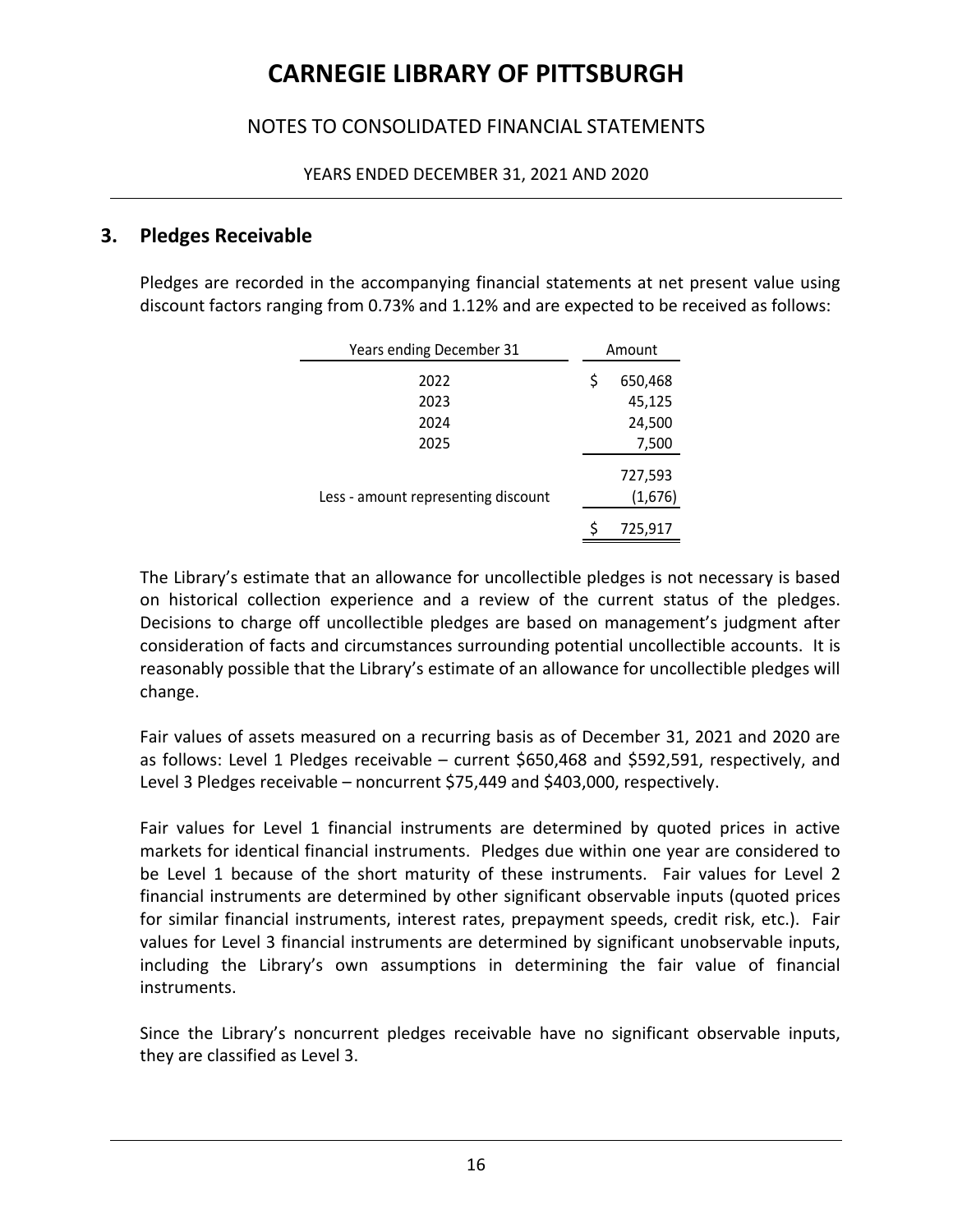## NOTES TO CONSOLIDATED FINANCIAL STATEMENTS

YEARS ENDED DECEMBER 31, 2021 AND 2020

The input used by the Library to measure the value of noncurrent pledges receivable is the original pledge commitment discounted at two to six years at the applicable U.S. Treasury Yield Curve rate.

Assets measured at fair value on a recurring basis using significant unobservable inputs (Level 3 inputs) include pledges expected to be received in more than one year:

|                                                           | 2021       | 2020 |            |  |
|-----------------------------------------------------------|------------|------|------------|--|
| Balance as of January 1                                   | 403,000    |      | 465,886    |  |
| Additions of long-term pledges                            | 356,000    |      | 415,833    |  |
| Increases (decreases) due to change in scheduled payments | (18, 649)  |      | 128,872    |  |
| Pledges receivable, which became                          |            |      |            |  |
| due within one year                                       | (650, 468) |      | (592, 591) |  |
| Pledges written off as uncollectible                      | (14, 434)  |      | (15,000)   |  |
| Balance as of December 31                                 | 75.449     |      | 403,000    |  |

At the beginning of 2021, the Library did not have any contingent pledges. Contingent pledges are recognized in the financial statements only when the contingency is met. New contingent pledges of \$270,000 were made to the Library in 2021, all of which were outstanding at December 31, 2021. In 2022, \$30,000 of contingent pledges are expected to be fulfilled.

At the beginning of 2020, the Library held \$150,000 in conditional pledges. The Library met these conditions and recognized the pledges as revenue on the statement of activities during 2020. The Library did not receive any new conditional pledges in 2020.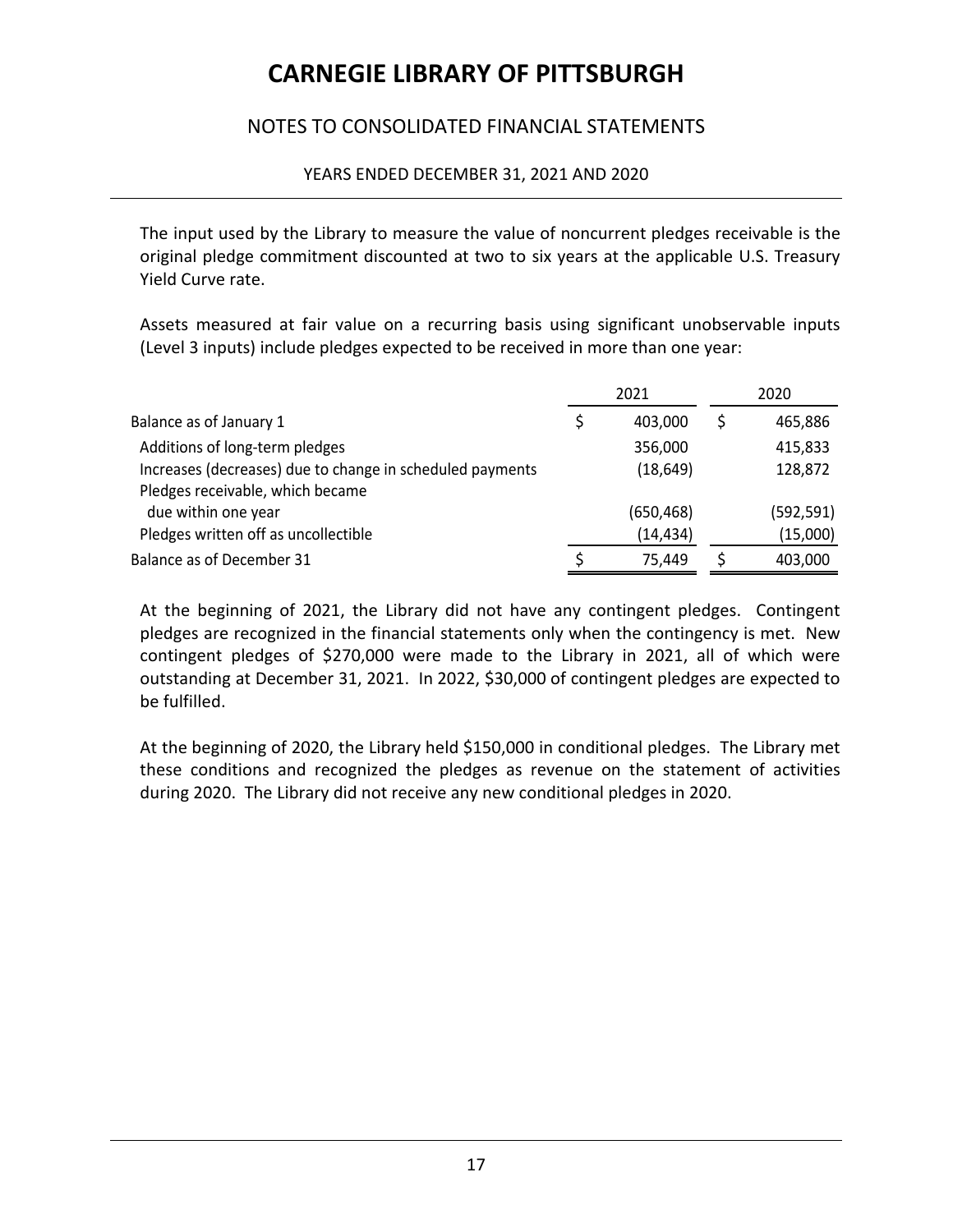# NOTES TO CONSOLIDATED FINANCIAL STATEMENTS

### YEARS ENDED DECEMBER 31, 2021 AND 2020

## **4. Land, Buildings and Equipment**

Land, buildings, and equipment at December 31, 2021 and 2020 consist of the following:

|                                           | 2021          | 2020             |
|-------------------------------------------|---------------|------------------|
| Capital assets:                           |               |                  |
| Not being depreciated:                    |               |                  |
| Land                                      | \$<br>891,298 | \$<br>891,298    |
| Construction in progress                  |               | 4,364,330        |
| Total not being depreciated               | 891,298       | 5,255,628        |
| Being depreciated:                        |               |                  |
| Building and building improvements        | 80,726,058    | 76,955,883       |
| Leasehold improvements                    | 5,005,357     | 117,138          |
| Equipment                                 | 7,494,687     | 7,185,608        |
| <b>Vehicles</b>                           | 396,610       | 383,908          |
| Total being depreciated                   | 93,622,712    | 84,642,537       |
| Less: accumulated depreciation            | (37,477,671)  | (34,935,857)     |
| Net being depreciated                     | 56,145,041    | 49,706,680       |
| Total capital assets, net of depreciation | 57,036,339    | \$<br>54,962,308 |

Beginning in 2002 and continuing beyond December 31, 2021, the Library is undergoing a series of renovations of certain buildings as part of its Libraries for Life capital campaign. The Library also performs ongoing capital maintenance at all locations. As of December 31, 2021 and 2020, \$103,795 and \$1,484,461, respectively, remain committed under contracts related to these activities. No net interest costs were capitalized for 2021 and 2020.

Included in building and building improvements are properties received in 2003 through a donation from the City of Pittsburgh (City) for six locations. The fair value of these buildings as of December 31, 2021 and 2020 was \$1,740,000, and was offset by an original contribution. Any change in use, termination of use, or sale of these properties is subject to approval by City Council.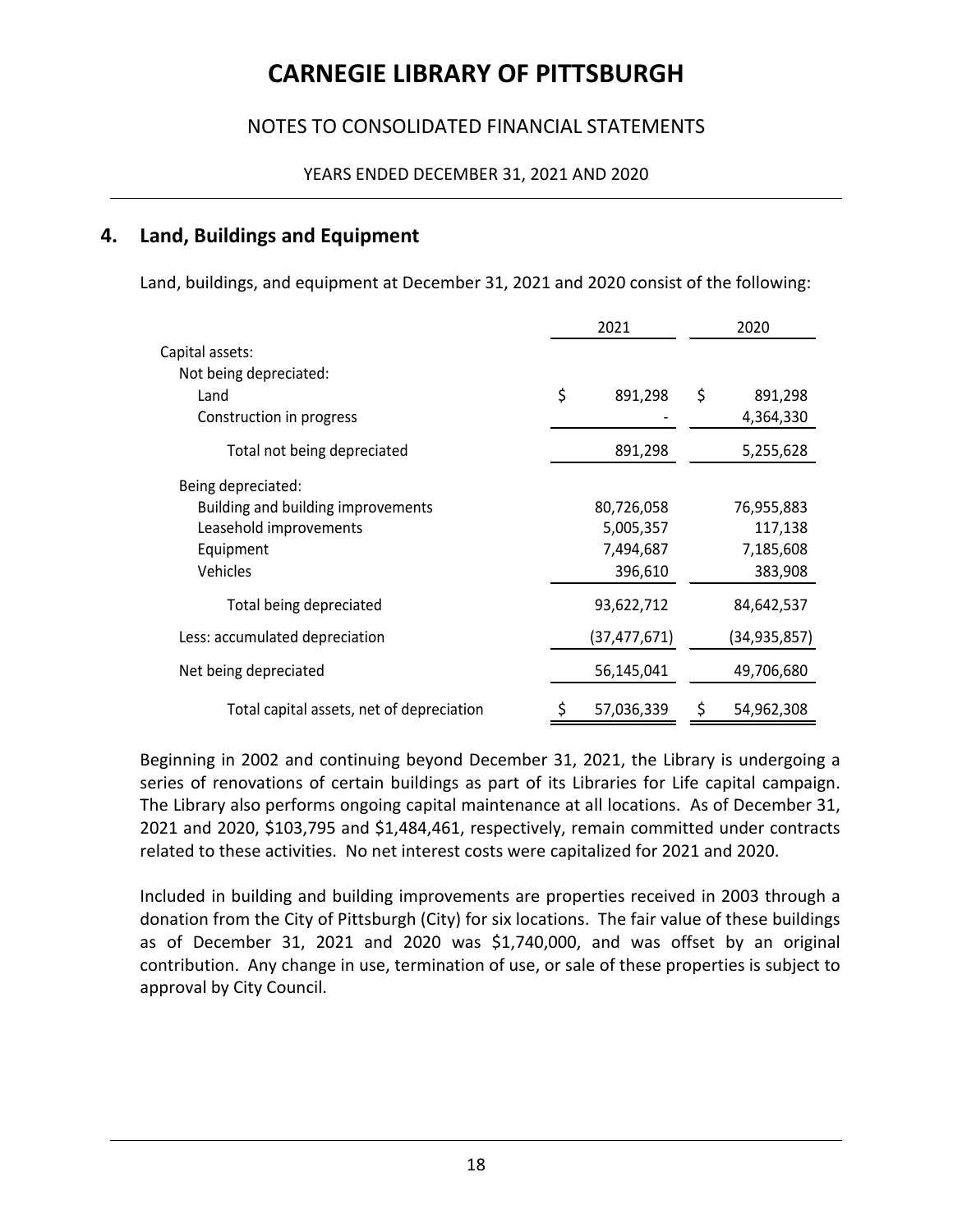## NOTES TO CONSOLIDATED FINANCIAL STATEMENTS

### YEARS ENDED DECEMBER 31, 2021 AND 2020

### **5. Investments**

Long-term investments consist of three multi-strategy funds, private company stock, and split interest agreements at December 31, 2021 and 2020.

The total returns on long-term investments, cash equivalents, and the insurance proceeds restricted to collection items not capitalized for the year ended December 31, 2021 are summarized as follows:

|                                                                  | 2021                 |                     |    |              |    |            |  |
|------------------------------------------------------------------|----------------------|---------------------|----|--------------|----|------------|--|
|                                                                  | <b>Without Donor</b> |                     |    | With Donor   |    |            |  |
|                                                                  |                      | <b>Restrictions</b> |    | Restrictions |    | Total      |  |
| Interest on cash and cash equivalents                            | \$                   | 6,038               | \$ | 834          | \$ | 6,872      |  |
| Interest and dividend income                                     |                      | 122,901             |    | 718,990      |    | 841,891    |  |
| Investment fees                                                  |                      | (46, 568)           |    | (42, 445)    |    | (89, 013)  |  |
| Net realized gain (loss)                                         |                      | 383,303             |    | 819,212      |    | 1,202,515  |  |
| Unrealized gain (loss)                                           |                      | 3,765,129           |    | 2,427,742    |    | 6,192,871  |  |
| Return on investments, net                                       |                      | 4,230,803           |    | 3,924,333    |    | 8,155,136  |  |
| Investment return designated for<br>current operations           |                      | (265, 336)          |    | (392, 963)   |    | (658, 299) |  |
| Investment return related to<br>proceeds from special collection |                      |                     |    |              |    |            |  |
| insurance recovery                                               |                      |                     |    | (223, 378)   |    | (223, 378) |  |
| Investment gain (loss) recognized                                |                      | 3,965,467           | \$ | 3,307,992    | S  | 7,273,459  |  |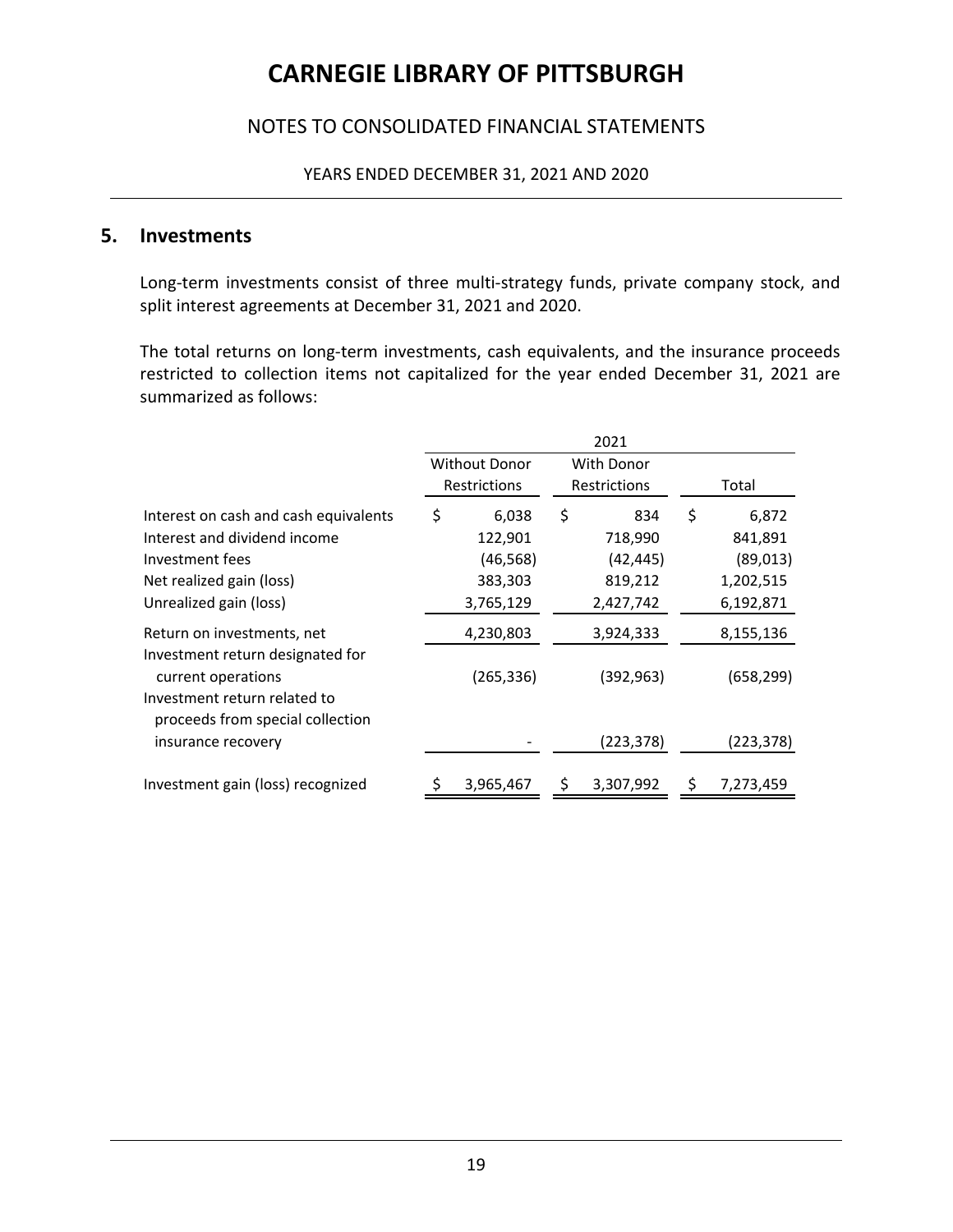## NOTES TO CONSOLIDATED FINANCIAL STATEMENTS

YEARS ENDED DECEMBER 31, 2021 AND 2020

The total returns on long-term investments, cash equivalents, and the insurance proceeds restricted to collection items not capitalized for the year ended December 31, 2020 are summarized as follows:

|                                                                                                                                                | 2020 |                                                      |    |                                                       |    |                                                         |
|------------------------------------------------------------------------------------------------------------------------------------------------|------|------------------------------------------------------|----|-------------------------------------------------------|----|---------------------------------------------------------|
|                                                                                                                                                |      | <b>Without Donor</b><br>Restrictions                 |    | With Donor<br>Restrictions                            |    | Total                                                   |
| Interest on cash and cash equivalents<br>Interest and dividend income<br>Investment fees<br>Net realized gain (loss)<br>Unrealized gain (loss) | \$   | 90,698<br>125,118<br>(53, 295)<br>156,553<br>596,609 | \$ | 49,367<br>615,457<br>(37, 635)<br>25,981<br>1,711,802 | \$ | 140,065<br>740,575<br>(90, 930)<br>182,534<br>2,308,411 |
| Return on investments, net<br>Investment return designated for                                                                                 |      | 915,683                                              |    | 2,364,972                                             |    | 3,280,655                                               |
| current operations<br>Investment return related to<br>proceeds from special collection<br>insurance recovery                                   |      | (239, 860)                                           |    | (256, 203)<br>(45, 765)                               |    | (496,063)<br>(45, 765)                                  |
| Investment gain (loss) recognized                                                                                                              |      | 675,823                                              | Ş  | 2,063,004                                             |    | 2,738,827                                               |

The Library's investments are subject to various risks, such as interest rate, credit, and overall market volatility risks. Further, due to the level of risk associated with these instruments, it is reasonably possible that changes in the values of these instruments will occur in the near-term, and that such changes could materially affect the amounts reported in the financial statements.

## **6. Fair Value Measurement**

The Library determines fair value of investments and other assets using a three-tier hierarchy of valuation inputs, breaking them down into Level 1, Level 2, and Level 3. These assets include three multi-strategy funds, private company stock, and split-interest agreements at December 31, 2021. The total fair value of the assets as of December 31, 2021 and 2020, respectively, is \$51,731,341 and \$43,848,574.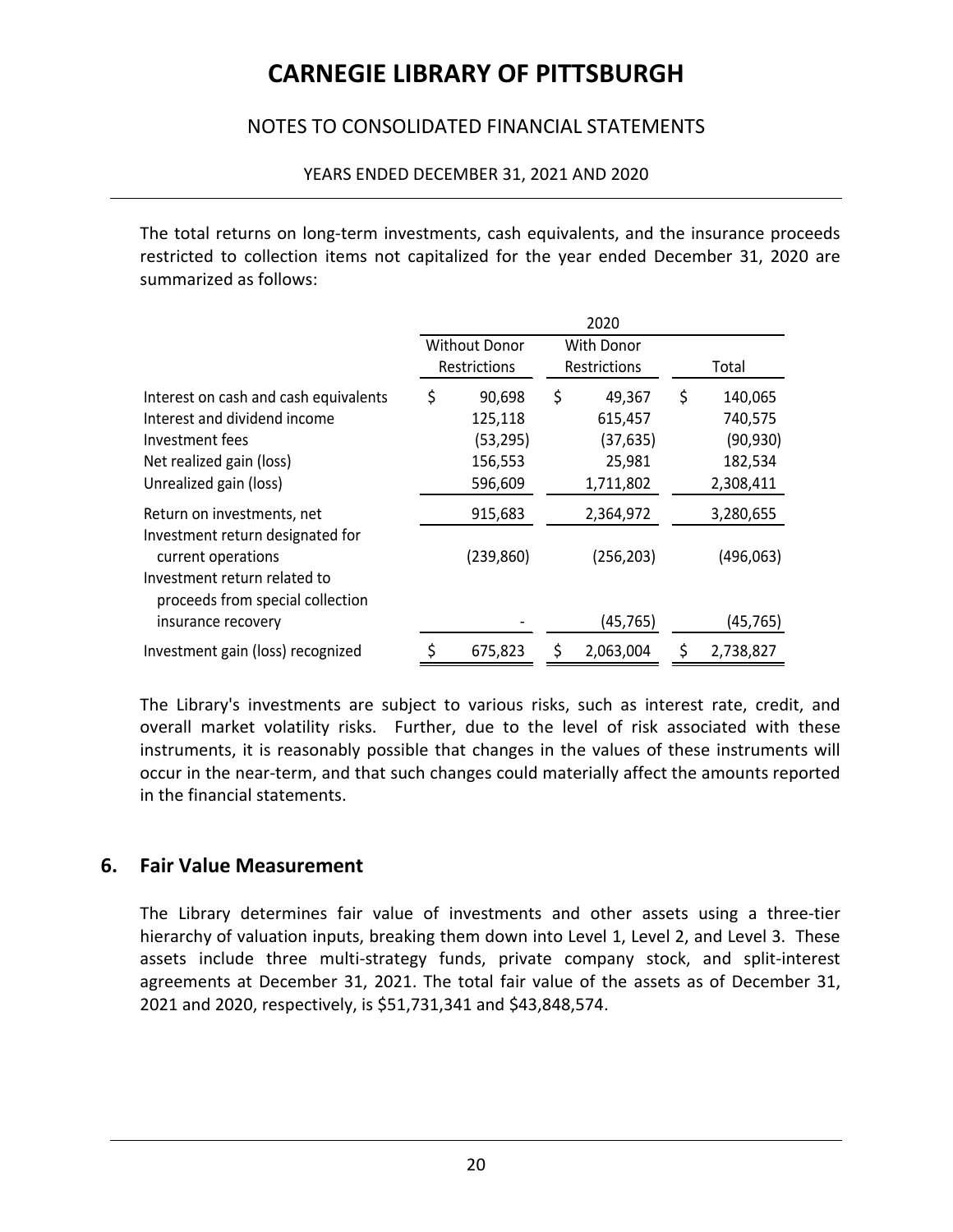# NOTES TO CONSOLIDATED FINANCIAL STATEMENTS

## YEARS ENDED DECEMBER 31, 2021 AND 2020

## Fair values of assets measured on a recurring basis as of December 31, 2021:

|                                         |            | Fair Value Measurements at Reporting Date Using |                              |                     |  |
|-----------------------------------------|------------|-------------------------------------------------|------------------------------|---------------------|--|
|                                         |            | Quoted Prices in Active                         | Other Significant            | Significant         |  |
|                                         |            | Markets for Identical                           | Observable Inputs            | Unobservable Inputs |  |
| Description                             | 12/31/21   | Assets (Level 1)                                | (Level 2)                    | (Level 3)           |  |
| Private Company Stock                   | 12.440.707 |                                                 | $\qquad \qquad \blacksquare$ | 12,440,707          |  |
| Split-Interest Agreements               | 1,744,430  |                                                 |                              | 1,744,430           |  |
| Total assets in fair value hierarchy    | 14,185,137 | $\overline{\phantom{0}}$                        | $\overline{\phantom{a}}$     | 14,185,137          |  |
| Investments measured at net asset value |            |                                                 |                              |                     |  |
| Multi-Strategy Funds                    | 37,546,204 |                                                 |                              |                     |  |
| Investments at fair value               | 51,731,341 |                                                 |                              |                     |  |

## Fair values of assets measured on a recurring basis as of December 31, 2020:

|                                                                 | Fair Value Measurements at Reporting Date Using |                                                                      |                          |                                                     |                          |  |                                                 |  |
|-----------------------------------------------------------------|-------------------------------------------------|----------------------------------------------------------------------|--------------------------|-----------------------------------------------------|--------------------------|--|-------------------------------------------------|--|
| Description                                                     | 12/31/20                                        | Quoted Prices in Active<br>Markets for Identical<br>Assets (Level 1) |                          | Other Significant<br>Observable Inputs<br>(Level 2) |                          |  | Significant<br>Unobservable Inputs<br>(Level 3) |  |
| Private Company Stock<br>Split-Interest Agreements              | 10,290,956<br>1,623,691                         |                                                                      |                          |                                                     | $\overline{\phantom{0}}$ |  | 10,290,956<br>1,623,691                         |  |
| Total assets in fair value hierarchy                            | 11,914,647                                      |                                                                      | $\overline{\phantom{a}}$ |                                                     |                          |  | 11,914,647                                      |  |
| Investments measured at net asset value<br>Multi-Strategy Funds | 31,933,927                                      |                                                                      |                          |                                                     |                          |  |                                                 |  |
| Investments at fair value                                       | 43,848,574                                      |                                                                      |                          |                                                     |                          |  |                                                 |  |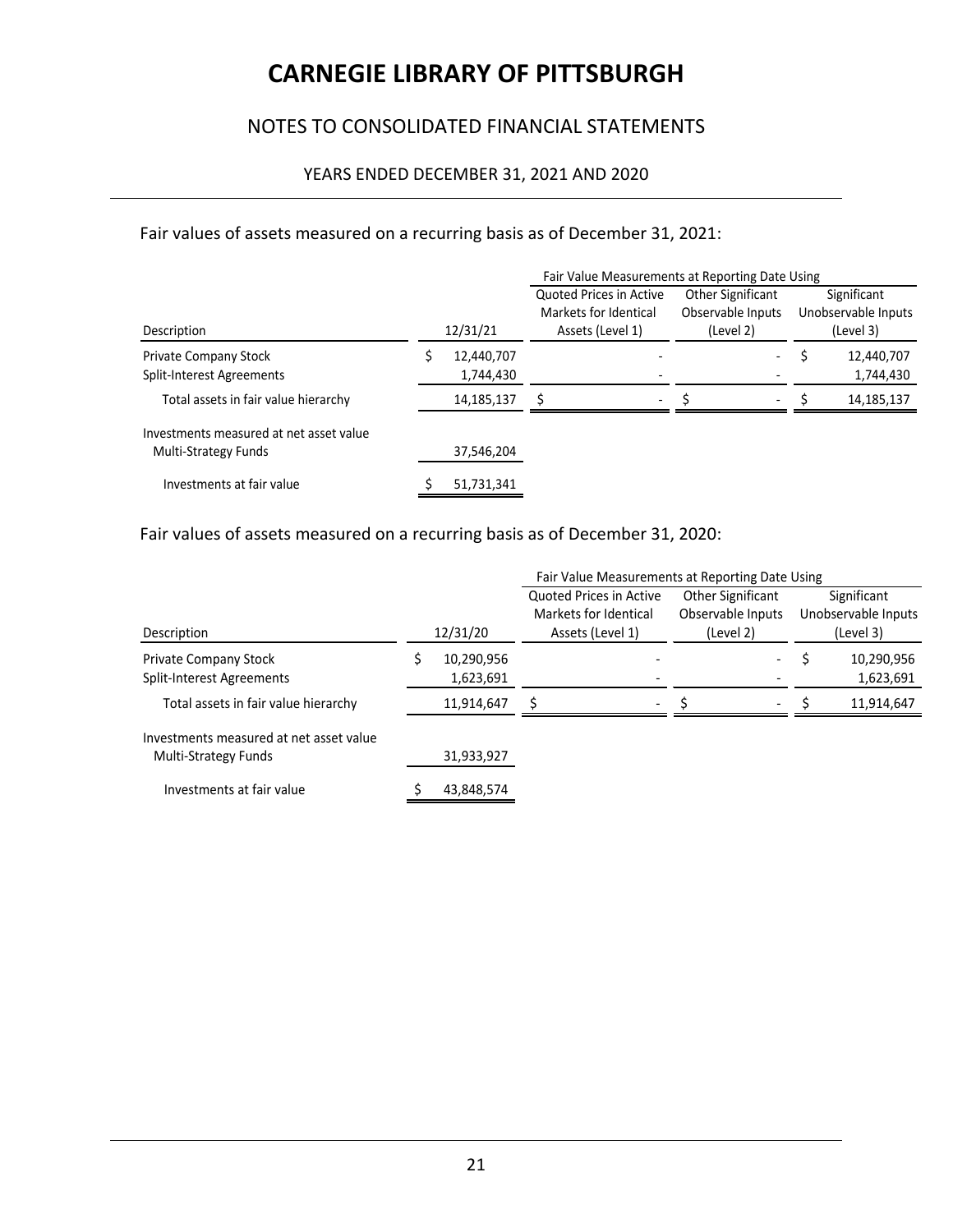## NOTES TO CONSOLIDATED FINANCIAL STATEMENTS

### YEARS ENDED DECEMBER 31, 2021 AND 2020

Fair values for Level 1 financial instruments are determined by quoted prices in the active market for identical financial instruments. Fair values for Level 2 financial instruments are determined by other significant observable inputs (quoted prices for similar financial instruments, interest rates, prepayment speeds, credit risk, etc.). Fair values for Level 3 financial instruments are determined by significant unobservable inputs, including the Library's own assumptions in determining the fair value of financial instruments. Since the split-interest agreements and private company stock have no significant observable inputs, they are classified at Level 3. The input used by the Library to measure the value the split interest agreements is the market value from the bank trust statements. The input used by the Library to measure the value of the private company stock is the FMV appraisal report conducted under valuation services section 100 of the AICPA.

The Multi-Strategy Funds (Commonfund's Multi-Strategy Equity Fund and Multi-Strategy Bond Fund, or MSFs) are reported at market value as of December 31, 2021 and 2020. The net asset value is calculated as assets of the fund less the fund's liabilities. The share reported by the Library is proportionate to the Library's relative capital contribution. Shares are redeemable on a monthly basis. Currently, the Library has no intentions to liquidate the investments in the MSFs held at December 31, 2021.

The Library's endowment is invested in the MSFs. Together the funds seek to achieve a total return (price appreciation plus dividends and interest income) that exceeds inflation plus 5% per annum through a globally diversified portfolio. Such diversification is designed to provide some downside protection and to potentially enhance long-term total return.

The asset mix is designed not to outperform the best-performing asset class in any given year but rather to produce satisfactory real returns over time periods appropriate to perpetual life charities. Tactical rebalancing may periodically occur to take advantage of perceived market opportunities and/or to return the portfolio towards policy weights. The Multi-Strategy Equity Fund is primarily benchmarked against the S&P 500, with a secondary composite benchmark comprised of 85% S&P 500 and 15% MSCI All-Country World Index (ACWI). The Multi-Strategy Bond Fund is benchmarked against the Bloomberg Barclays US Aggregate Bond Index.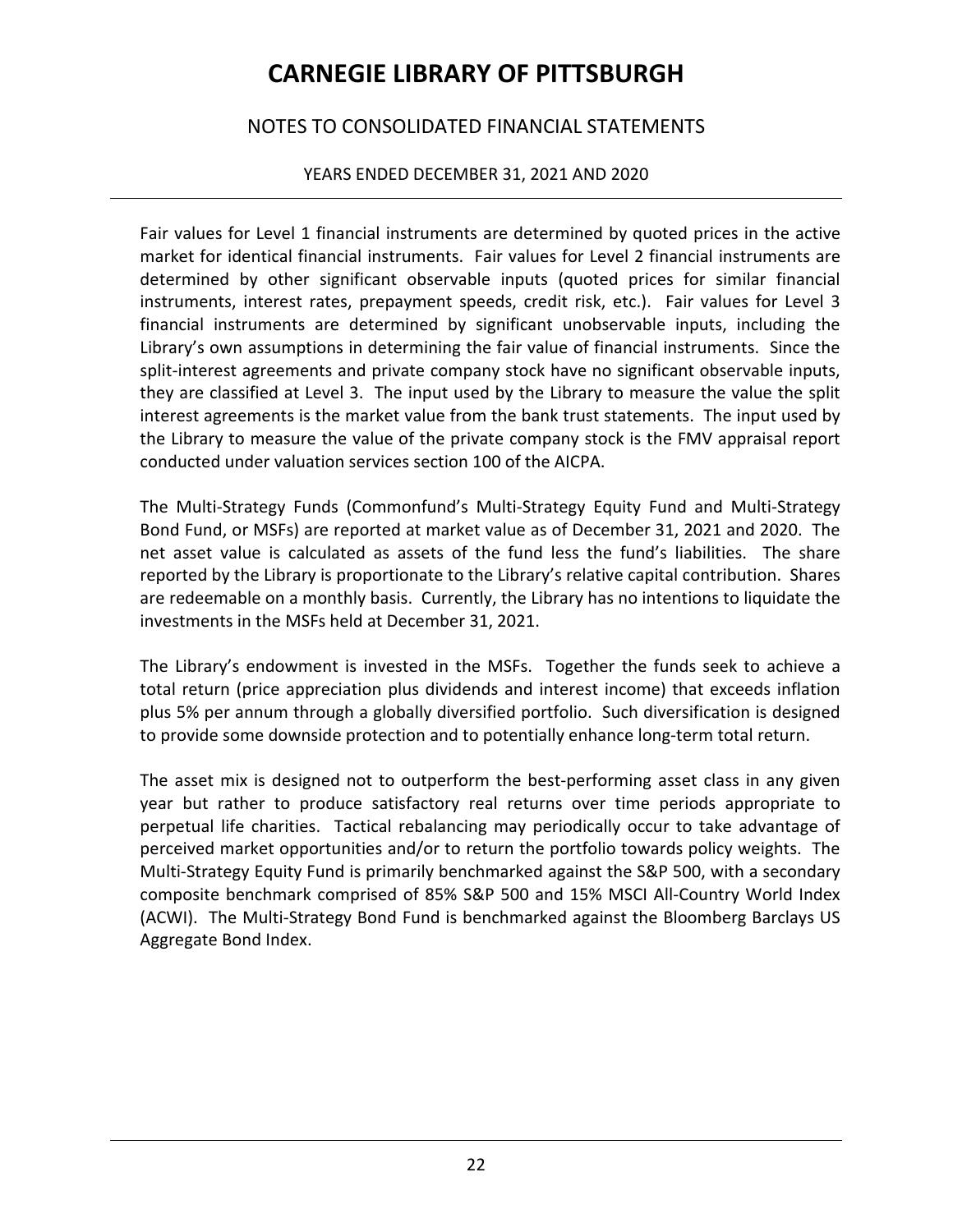## NOTES TO CONSOLIDATED FINANCIAL STATEMENTS

### YEARS ENDED DECEMBER 31, 2021 AND 2020

The following summarizes the changes in fair values associated with Level 3 investments, which include the private company stock and split-interest agreements:

|                                                                       | 2021       | 2020       |
|-----------------------------------------------------------------------|------------|------------|
| Balance as of January 1                                               | 11,914,647 | 11,874,383 |
| Contributions (Operating support)                                     |            |            |
| Change in fair value (Nonoperating Gains) - stock                     | 2,149,750  |            |
| Change in fair value (Nonoperating Gains) - split interest agreements | 120,740    | 40,264     |
| Balance as of December 31                                             | 14,185,137 | 11,914,647 |

## **7. Endowment Disclosures**

The Library's endowment was established for a variety of purposes, including for the purchase of library materials, programming, or operating purposes without donor restrictions. The endowment includes both donor-restricted endowment funds and funds without donor restrictions designated by the Board to function as endowments. As required by accounting principles generally accepted in the United States of America, net assets associated with endowment funds, including funds designated by the Board to function as endowments, are classified and reported based on the existence or absence of donor-imposed restrictions.

#### Interpretation of Relevant Law

The Library has interpreted Pennsylvania State Act 141 of 1998 (Act) as requiring the preservation of the fair value of the original gift as of the gift date of the donor-restricted endowment funds, absent explicit donor stipulations to the contrary. As a result of this interpretation, the Library classifies as net assets with donor restrictions held in perpetuity (a) the original value of gifts donated to the permanent endowment, (b) the original value of subsequent gifts to the permanent endowment, and (c) accumulations to the permanent endowment made in accordance with the direction of the applicable donor gift instrument at the time the accumulation is added to the fund and investment income in excess of amounts designated for current operations and losses up to the extent of accumulated gains. The remaining portion of the donor-restricted endowment fund that is not classified in net assets with donor restrictions held in perpetuity is classified as net assets with donor restrictions held for a certain time/purpose until those amounts are appropriated for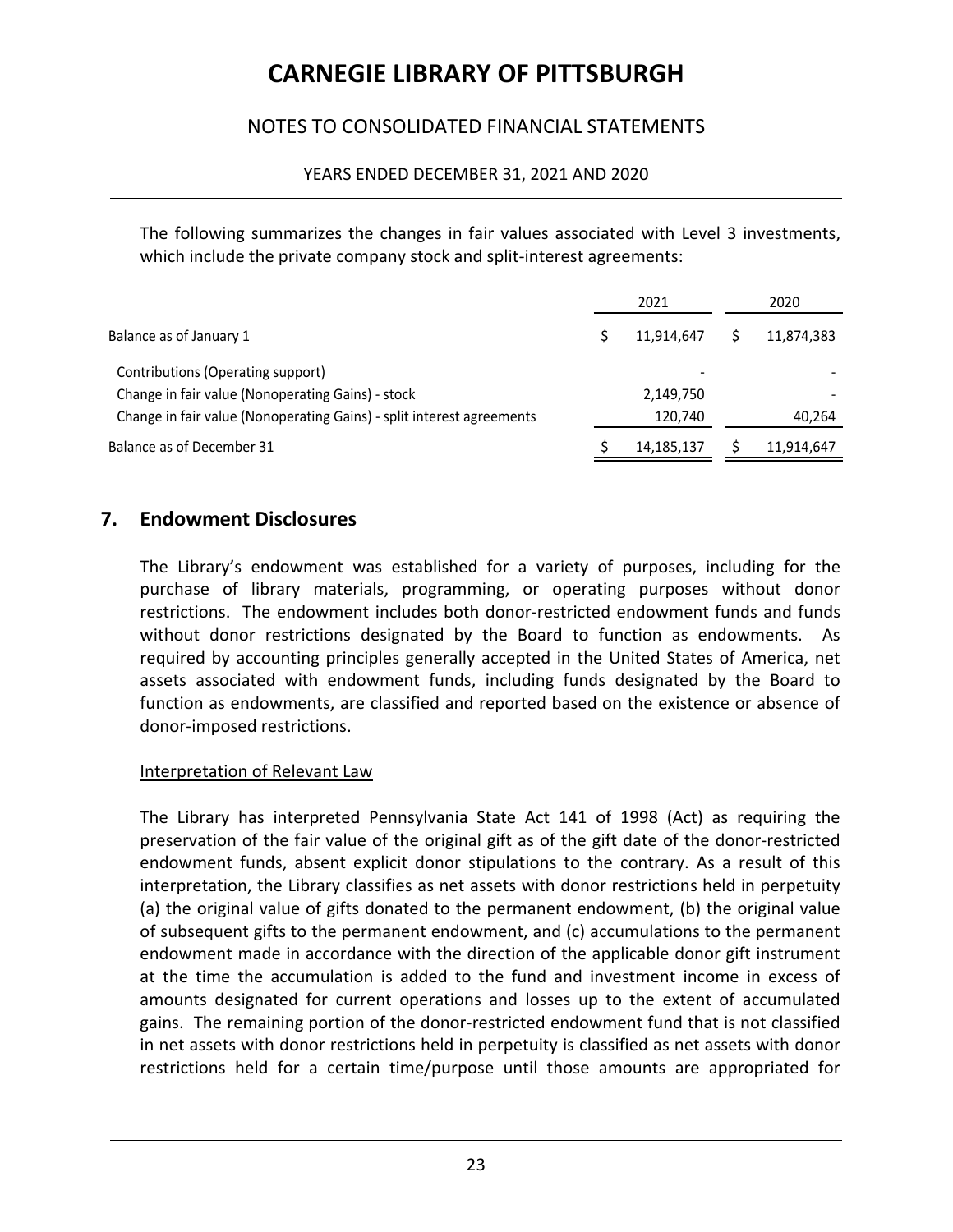## NOTES TO CONSOLIDATED FINANCIAL STATEMENTS

YEARS ENDED DECEMBER 31, 2021 AND 2020

expenditure by the organization in a manner consistent with the standard of prudence prescribed by the Act.

Endowment net asset composition by type of fund as of December 31, 2021:

|                                    | Board-Designated |  |              |  |            |
|------------------------------------|------------------|--|--------------|--|------------|
| <b>Without Donor</b><br>With Donor |                  |  |              |  |            |
| Restrictions                       |                  |  | Restrictions |  | Total      |
|                                    | 2,347,587        |  | 21,286,429   |  | 23,634,016 |

Endowment net asset composition by type of fund as of December 31, 2020:

|                                    | Board-Designated |  |                     |  |            |  |  |  |
|------------------------------------|------------------|--|---------------------|--|------------|--|--|--|
| <b>Without Donor</b><br>With Donor |                  |  |                     |  |            |  |  |  |
| Restrictions                       |                  |  | <b>Restrictions</b> |  | Total      |  |  |  |
|                                    | 2,084,072        |  | 18,334,575          |  | 20,418,647 |  |  |  |

Changes in endowment net assets for the fiscal year ended December 31, 2021:

|                                          | Board-Designated<br><b>Without Donor</b><br>Restrictions |            |    | With Donor<br><b>Restrictions</b> |   | Total      |
|------------------------------------------|----------------------------------------------------------|------------|----|-----------------------------------|---|------------|
| Endowment Net Assets, Beginning of Year  | Ş                                                        | 2,084,072  | \$ | 18,334,575                        | S | 20,418,647 |
| Investment return, net:                  |                                                          |            |    |                                   |   |            |
| Fees                                     |                                                          | (14, 589)  |    | (40, 797)                         |   | (55, 386)  |
| Net gain (loss), realized and unrealized |                                                          | 414,460    |    | 2,764,609                         |   | 3,179,069  |
| Total investment return, net             |                                                          | 399,871    |    | 2,723,812                         |   | 3,123,683  |
| Contributions                            |                                                          |            |    | 610,419                           |   | 610,419    |
| Other changes:                           |                                                          |            |    |                                   |   |            |
| Withdrawals                              |                                                          | (136, 397) |    | (382, 377)                        |   | (518, 774) |
| Miscellaneous income (expense)           |                                                          | 41         |    |                                   |   | 41         |
| Endowment Net Assets, End of Year        |                                                          | 2,347,587  | Ś  | 21,286,429                        |   | 23,634,016 |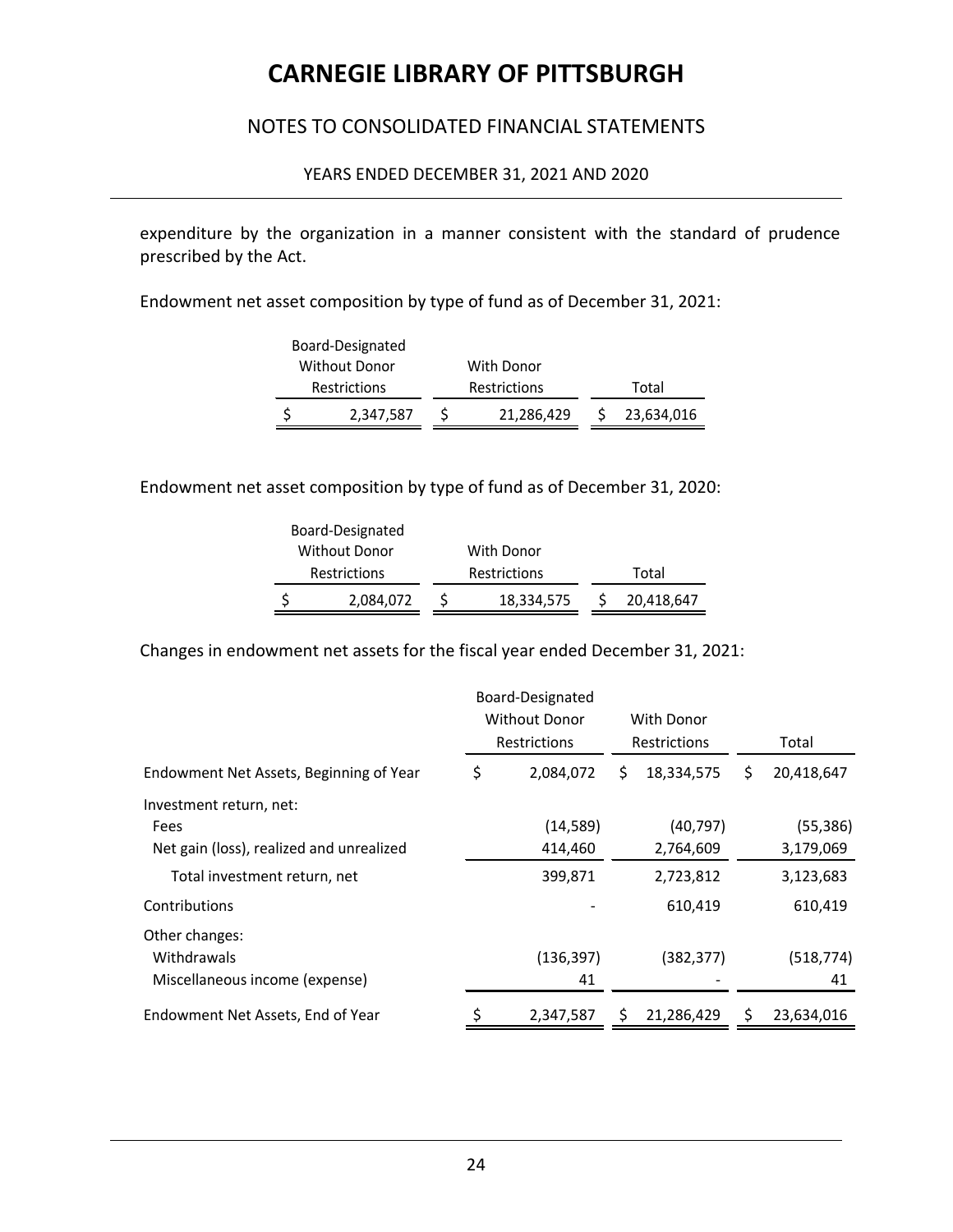# NOTES TO CONSOLIDATED FINANCIAL STATEMENTS

### YEARS ENDED DECEMBER 31, 2021 AND 2020

### Changes in endowment net assets for the fiscal year ended December 31, 2020:

|                                                                 | Board-Designated<br><b>Without Donor</b><br><b>Restrictions</b> |           | With Donor<br><b>Restrictions</b> |            |    | Total      |
|-----------------------------------------------------------------|-----------------------------------------------------------------|-----------|-----------------------------------|------------|----|------------|
| Endowment Net Assets, Beginning of Year                         | \$                                                              | 1,945,723 | \$                                | 16,836,695 | \$ | 18,782,418 |
| Investment return, net:                                         |                                                                 |           |                                   |            |    |            |
| Fees                                                            |                                                                 | (13, 475) |                                   | (37, 635)  |    | (51, 110)  |
| Net gain (loss), realized and unrealized                        |                                                                 | 238,311   |                                   | 1,551,395  |    | 1,789,706  |
| Total investment return, net                                    |                                                                 | 224,836   |                                   | 1,513,760  |    | 1,738,596  |
| Contributions                                                   |                                                                 |           |                                   | 226,064    |    | 226,064    |
| Other changes:<br>Withdrawals<br>Miscellaneous income (expense) |                                                                 | (86, 487) |                                   | (241, 944) |    | (328, 431) |
| Endowment Net Assets, End of Year                               |                                                                 | 2,084,072 | \$                                | 18,334,575 | S  | 20,418,647 |

Not included in the figures above, but permanently restricted for transfer from cash to the endowment are \$98,646 and \$65,477 in 2021 and 2020, respectively.

From time to time, net assets with donor restrictions to be held in perpetuity may have fair value less than the amount required to be maintained by donors or by law (underwater endowments). At December 31, 2021 and 2020, no funds were underwater.

#### Return Objectives and Risk Parameters

Endowment assets include those assets of donor-restricted funds that the organization must hold in perpetuity or for a donor-specified period(s), as well as board-designated funds. The Library has adopted policies and guidelines for endowment and restricted funds.

To satisfy its long-term rate-of-return objectives, the Library relies on returns in excess of the rate of inflation. The Library targets a diversified asset allocation that places a greater emphasis on equity-based investments to achieve its long-term return objectives within prudent risk constraints.

The Library has a policy of appropriating, for distribution each year, between 2% and 5% of the average market value of the endowment fund balance at the end of the 12 calendar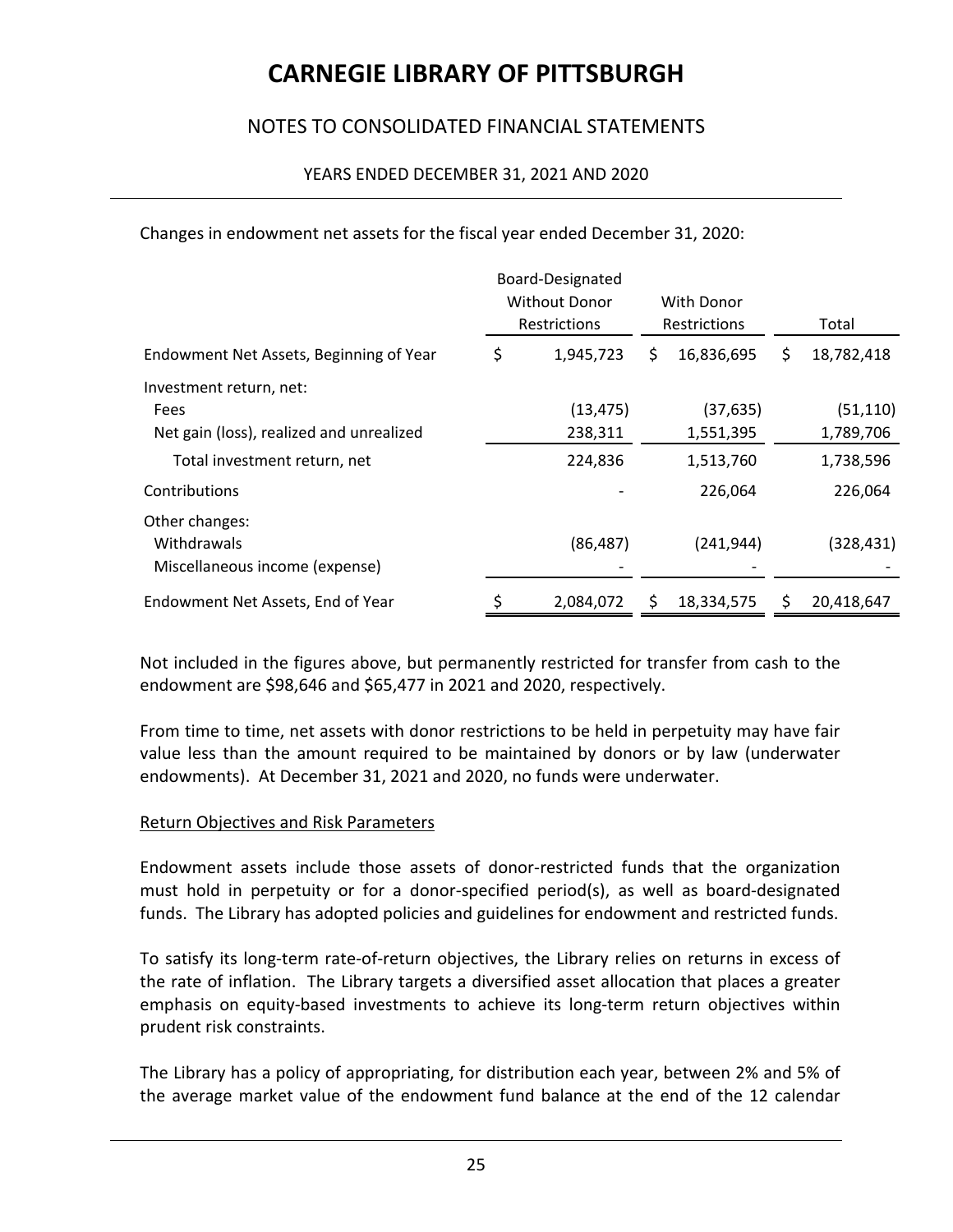## NOTES TO CONSOLIDATED FINANCIAL STATEMENTS

YEARS ENDED DECEMBER 31, 2021 AND 2020

quarters that precede the calendar year being budgeted. The presumption is that, over the course of multiple years, the average investment returns will equal or exceed 5% per annum and that the endowment will meet the objective of providing ongoing financial support to the Library.

### **8. Net Assets**

#### With Donor Restrictions

Total net assets with donor restrictions are \$37,604,805 and \$35,389,941 at December 31, 2021 and 2020, respectively.

Net assets with purpose or time restrictions at December 31, 2021 and 2020 of \$14,573,627 and \$15,189,992, respectively, are available for use by the Main Library and branches for capital improvements, the purchase and care of special collections (approximately \$7.0 million and \$6.8 million at December 31, 2021 and 2020, respectively) and a variety of other donor‐imposed purposes and time periods.

Net assets of \$23,031,178 and \$20,199,949 were held in perpetuity at December 31, 2021 and 2020, respectively. The following composition of the net asset class indicates how the income is to be expended:

|                                                           |  | 2021                    | 2020                    |
|-----------------------------------------------------------|--|-------------------------|-------------------------|
| Collection development/programming<br>Any library purpose |  | 17,605,939<br>5,425,239 | 15,265,707<br>4,934,242 |
|                                                           |  | 23,031,178              | 20,199,949              |

#### Without Donor Restrictions

Net assets without donor restrictions which are board‐designated include funds in the endowment and operating reserve.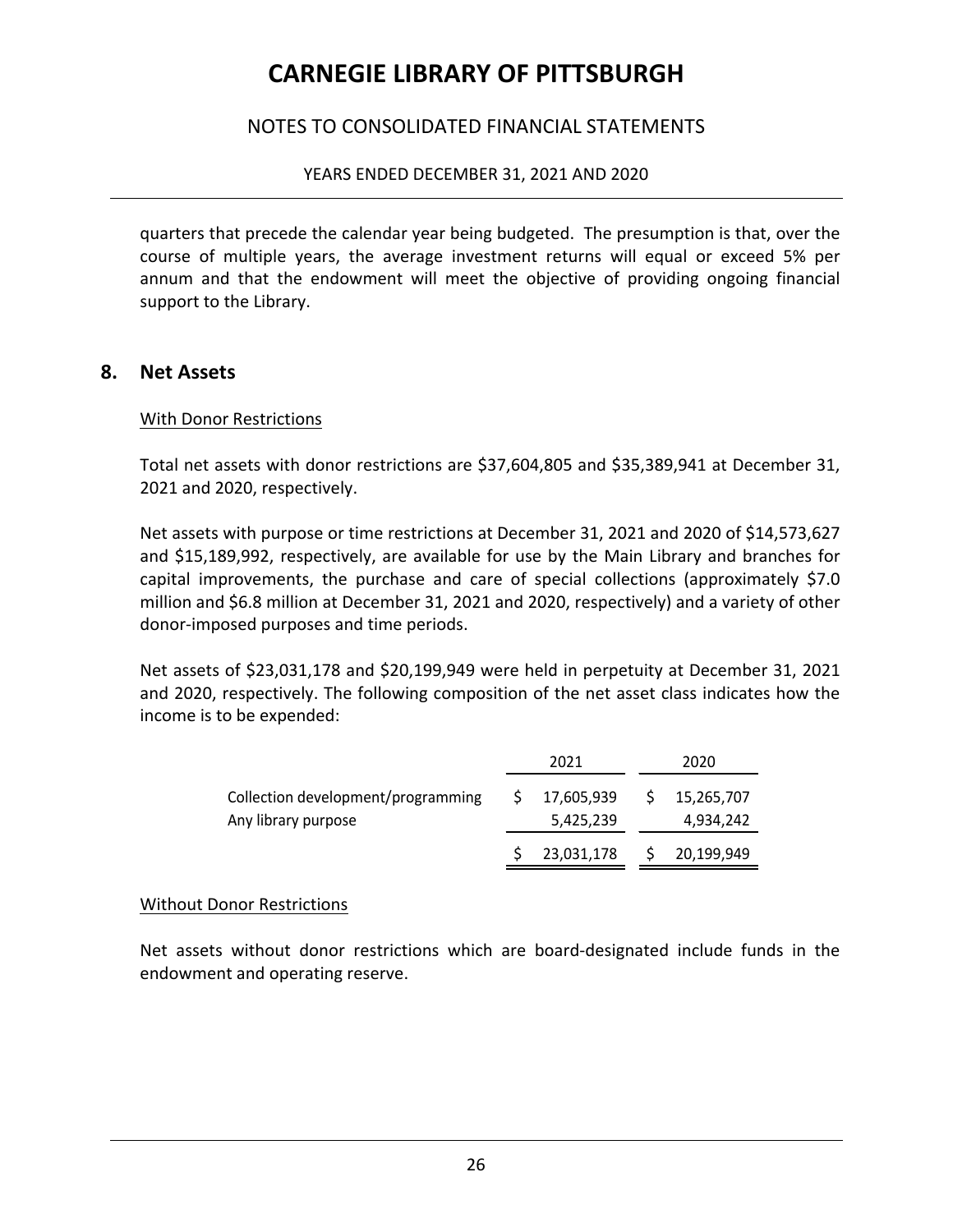# NOTES TO CONSOLIDATED FINANCIAL STATEMENTS

### YEARS ENDED DECEMBER 31, 2021 AND 2020

## **9. Net Assets Released From Restrictions**

Net assets totaling \$6,583,377 and \$7,970,426 were released from donor restrictions for the years ended December 31, 2021 and 2020, respectively, by incurring expenses that satisfy the restricted purposes or by occurrence of events specified by the donors.

Net assets of \$4,263,225 and \$2,394,130 were released from restrictions on operating activity for the years ended December 31, 2021 and 2020 respectively.

Net assets of \$2,320,152 and \$5,576,296 were released from restrictions on capital activity for the years ended December 31, 2021 and 2020 respectively.

## **10. Insurance Proceeds Restricted to Collection Items not Capitalized**

Other assets of \$7,008,811 and \$6,790,104 on the statements of financial position for the years ended December 31, 2021 and 2020, respectively, consist of insurance proceeds related to the Library's special collections. These funds are invested in an external investment pool. The Library's investment that utilized a Commonwealth of Pennsylvania treasury product in the year ending December 31, 2020 was moved to an investment manager and invested in a S&P 500 equal weighted index fund, a S&P 500 market weighted index fund, a high quality bond fund, and a U.S. money market government fund in the year ending December 31, 2021. The funds are redeemable on a weekly basis. While a draw may be utilized in the future for allowable expenses, the Library currently has no intention to liquidate the investment held at December 31, 2021 in its entirety.

## **11. Retirement Plan**

The Library sponsors a defined contribution retirement plan, which is offered through a third-party financial services organization. The plan is a 403(b) tax sheltered annuity plan covering all eligible employees. The 403(b) plan is open to all employees and offers an employer contribution to eligible employees. Eligible employees include those who have attained age 21, have completed 12 consecutive months of service and have worked at least 1,000 hours during the plan year. Since 2010, the employer matching contribution is 120% of employee contributions up to 5% of the employee's compensation. Employer contributions of approximately \$760,000 and \$771,000 were made to the plan for the years ended December 31, 2021 and 2020, respectively.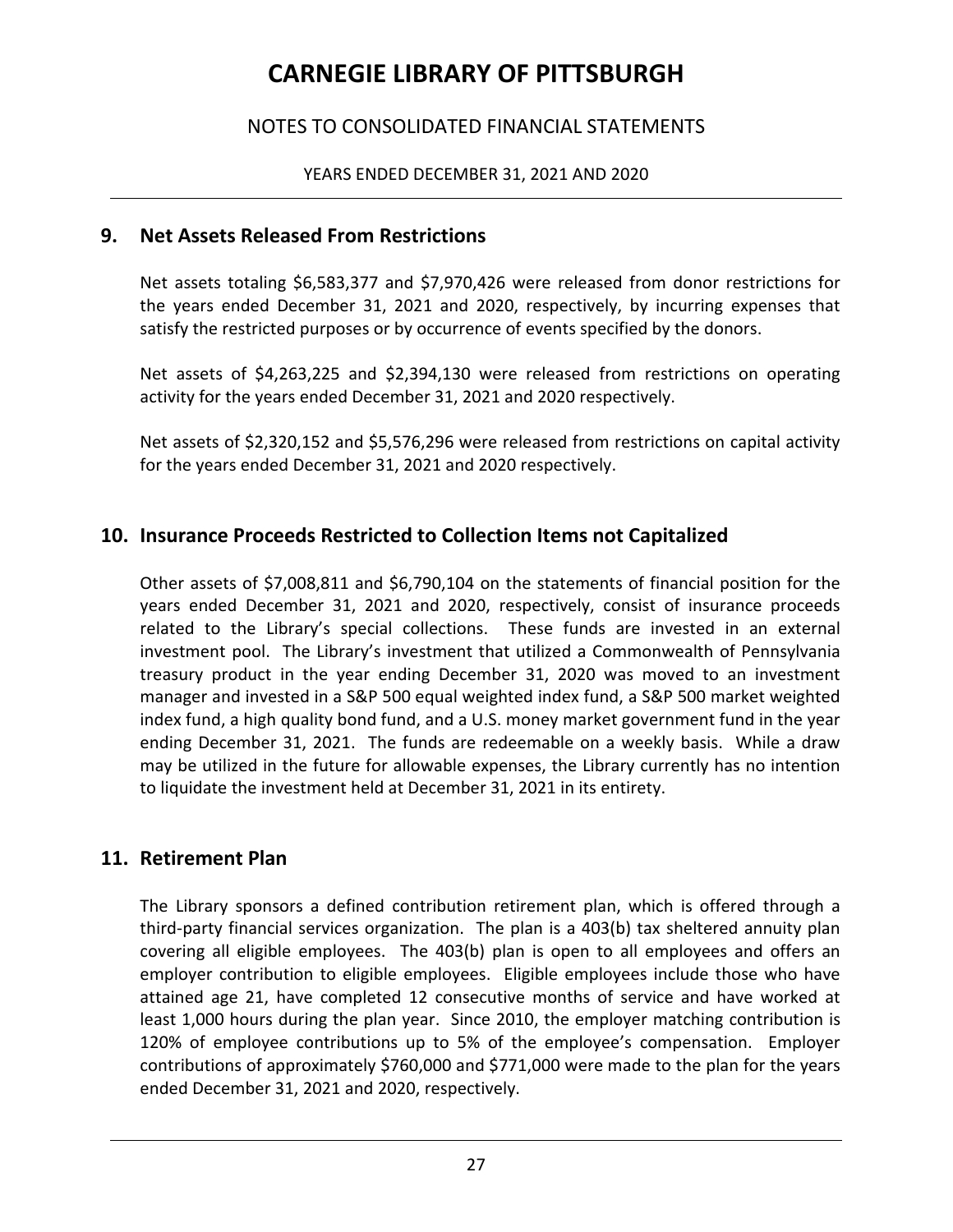## NOTES TO CONSOLIDATED FINANCIAL STATEMENTS

YEARS ENDED DECEMBER 31, 2021 AND 2020

### **12. Leases**

The Library has historically entered into a number of lease arrangements under which they are the lessee. FASB ASU 2016-02 requires lessees to report a right-of-use (ROU) asset and a liability for financing and operating leases. As of December 31, 2021, the Library is party to five contracts that require this accounting treatment.

Three of the five contracts are treated as finance leases which are for various equipment such as computers, site servers and copier machines. The short-term lease practical expedient has been elected related to certain other similar contracts.

Two of the five contracts are considered operating leases. Specifically, of the Library's 19 public service locations, only two were subject to operating leases in 2021. Both of the Library's space rental leases includes multiple optional renewal periods. For these leases, the Library does not consider any additional renewal periods to be reasonably certain of being exercised, as comparable locations could generally be identified within the same trade areas for comparable lease rates.

All of the Library's leases include fixed rental payments.

The Library recognized rent expense associated with its leases as of December 31:

|                                                                               | 2021             | 2020 |                  |  |
|-------------------------------------------------------------------------------|------------------|------|------------------|--|
| Operating lease cost:<br>Fixed rent expense                                   | \$<br>358,515    | S    | 100,010          |  |
| Finance lease cost:<br>Amortization of right to use asset<br>Interest expense | 312,915<br>2,714 |      | 290,285<br>4,449 |  |
| Short term lease expense                                                      | 435,106          |      | 305,013          |  |
| Net lease cost                                                                | 1,109,250        | ς    | 699,757          |  |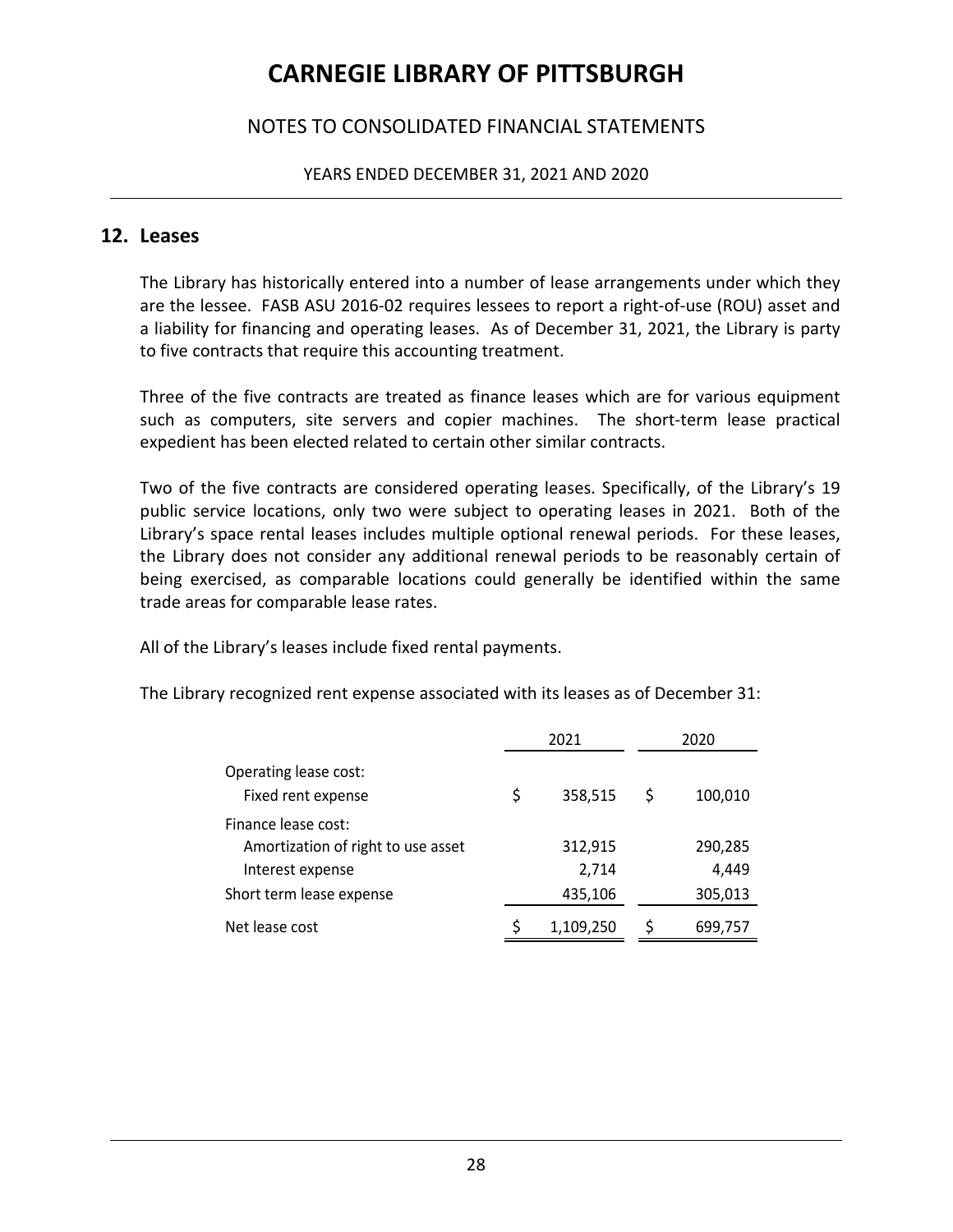## NOTES TO CONSOLIDATED FINANCIAL STATEMENTS

### YEARS ENDED DECEMBER 31, 2021 AND 2020

During the years ended December 31, 2021 and 2020, the Library had the following cash and non-cash activities associated with its leases:

|                                                                            | 2021          |   | 2020    |
|----------------------------------------------------------------------------|---------------|---|---------|
| Cash paid for amounts included in the<br>measurement of lease liabilities: |               |   |         |
| Operating cash flows for<br>operating leases<br>Operating cash flows for   | \$<br>358,515 | S | 100,010 |
| financing leases<br>Financing cash flows for                               |               |   |         |
| financing leases (principal and interest)                                  | 315,440       |   | 297,648 |
| Total cash paid                                                            | 673,955       |   | 397,658 |

The noncash investing and financing activities resulting from additions to ROU assets for operating leases was \$5,637,042 and \$0 as of December 31, 2021 and 2020, respectively. The noncash investing and financing activities resulting from additions to ROU assets for financing leases was \$0 and \$866,708, as of December 31, 2021 and 2020, respectively.

The future payments due under operating and financing leases as of December 31, 2021 is as follows:

| <b>Years Ending December 31</b> | Operating |            |               |  | Financing |
|---------------------------------|-----------|------------|---------------|--|-----------|
| 2022                            | \$        | 420,628    | \$<br>315,440 |  |           |
| 2023                            |           | 422,350    | 166,246       |  |           |
| 2024                            |           | 387,800    |               |  |           |
| 2025                            |           | 362,600    |               |  |           |
| 2026                            |           | 379,867    |               |  |           |
| Thereafter                      |           | 3,617,367  |               |  |           |
|                                 |           | 5,590,612  | 481,686       |  |           |
| Less effects of discounting     |           | (105, 160) | (1,934)       |  |           |
| Lease liabilities recognized    | \$        | 5,485,452  | \$<br>479,752 |  |           |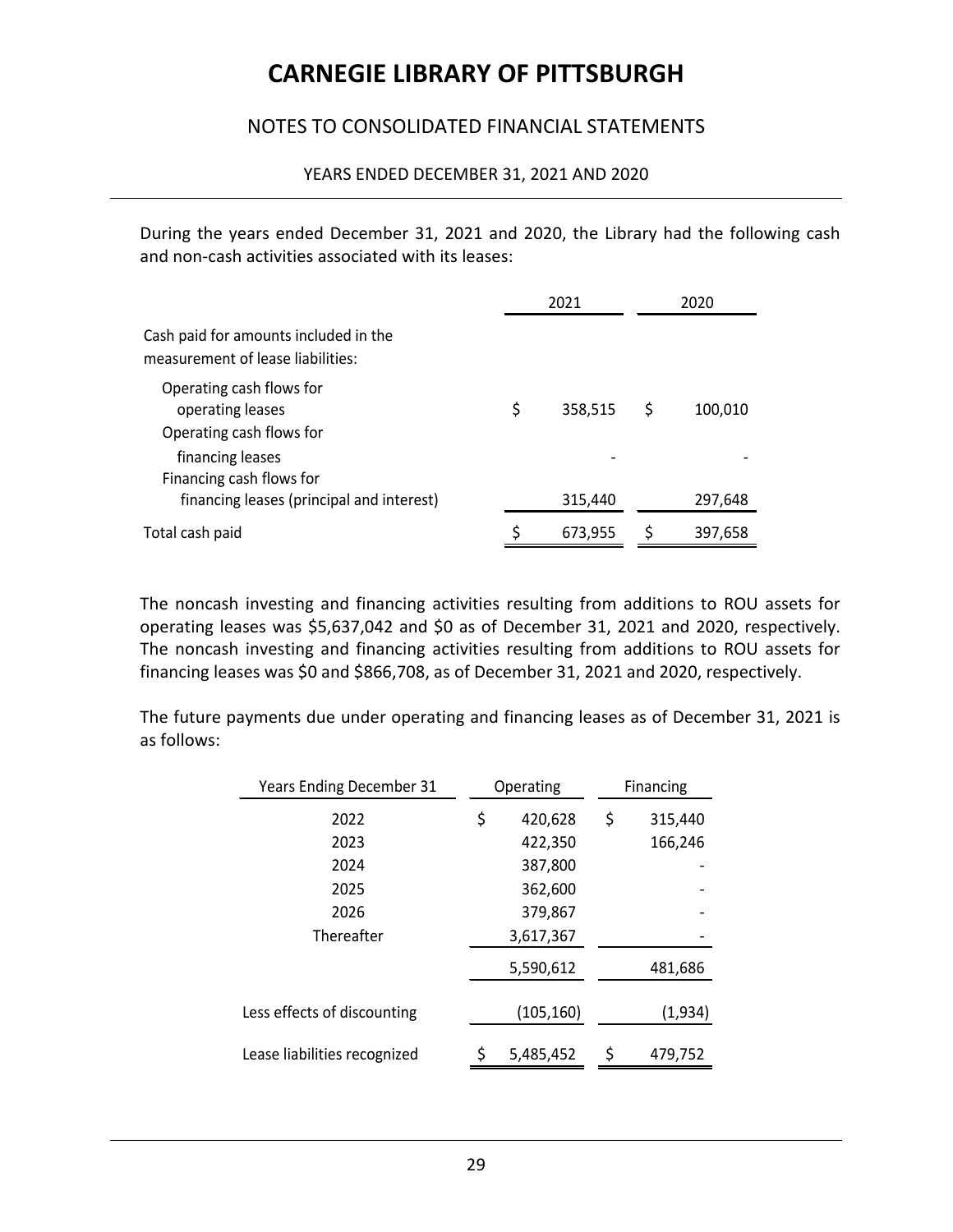## NOTES TO CONSOLIDATED FINANCIAL STATEMENTS

### YEARS ENDED DECEMBER 31, 2021 AND 2020

As of December 31, 2021 and 2020, the weighted-average remaining lease term for all operating leases is 13.87 years and 3.42 years, respectively, while the weighted-average remaining lease term for all finance leases is 1.53 years and 2.53 years, respectively.

Because the Library does not have access to the rate implicit in the lease, it utilizes the US Treasury rate as the incremental borrowing rate. The weighted average discount rate associated with operating leases as of December 31, 2021 and 2020 is 1.38% and 2.49%, respectively, while the weighted-average discount rate associated with finance leases is 0.96% and 0.96%, respectively.

### **13. Line of Credit**

The Library has a \$5,000,000 revolving line of credit for working capital purposes that is secured by existing and future revenues which expires on October 31, 2022. Amounts outstanding under the line of credit bear interest at a rate per annum which is equal to the sum of the Daily BSBY Rate plus 100 basis points. The Library did not draw from the line during 2021 or 2020 and had no outstanding balance on the line at December 31, 2021 and 2020.

### **14. Debt**

### Bonds Payable

On November 26, 2002, the Library issued \$14,510,000 in fixed-rate bonds at rates ranging from 2.5% to 5.0% pursuant to a loan agreement with the Allegheny County Industrial Development Authority. The bond proceeds, net of bond issuance costs, were deposited into a project fund to be used for construction and renovation projects at various Library branches, as well as the Main Library.

On August 10, 2010, the Library issued \$12,515,000 of Allegheny County Industrial Development Authority Regional Asset District Sales Tax Revenue Bonds, Series of 2010 with fixed-rates ranging from 0.8% to 4.375%. The amount was sufficient to refund the 2002 Revenue Bonds, pay the expenses of the bond issue, and provide proceeds of approximately \$500,000 for an existing capital project.

On July 22, 2021, the Library issued \$5,610,000 of Allegheny County Industrial Development Authority Regional Asset District Sales Tax Revenue Bonds, Series of 2021 at an aggregate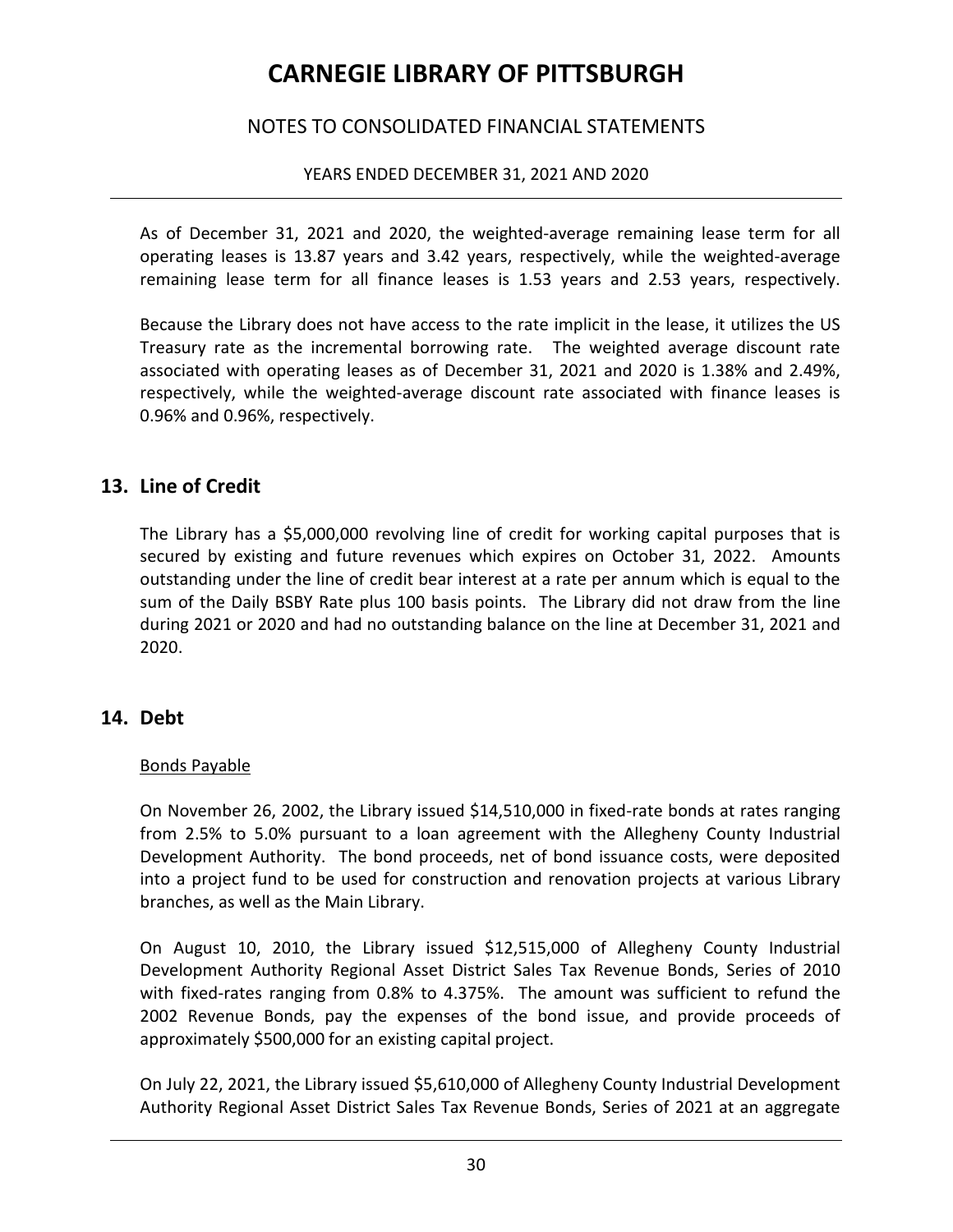## NOTES TO CONSOLIDATED FINANCIAL STATEMENTS

YEARS ENDED DECEMBER 31, 2021 AND 2020

purchase price of \$6,196,632, representing the aggregate principal amount of the bonds, plus original issuance premium of \$609,072 and less discount of \$22,400. The amount was sufficient to refund the 2010 Revenue Bonds, pay the expenses of the bond issue, and provide proceeds of approximately \$573,000 for an existing capital project. Debt service for the 2021 bonds remains essentially the same as under the 2010 bonds. The fixed-rate bonds are at rates ranging from 3.0% to 4.0%

Annual bond principal and interest payments of \$1,000,000 will be made with dedicated funds received from the District. The Allegheny Regional Asset District Cooperation and Support Agreement for the Carnegie Library of Pittsburgh between the Library, the District, the City, and the County of Allegheny provides for direct payment of these bond payments to the bond trustee and provides security for the Library's obligations under the loan agreement through 2028.

The Library has \$139,502 and \$99,213 of unamortized bond issuance costs, for the years ended December 31, 2021 and 2020, respectively. The Library has \$605,802 of unamortized bond issuance premium for the year ended December 31, 2021. The bonds payable are shown net of unamortized bond issuance cost and unamortized bond issuance premium.

| <b>Years Ending December 31</b>        | <b>Interest Rate</b> | Amount |           |
|----------------------------------------|----------------------|--------|-----------|
| 2022                                   | 3.000%-4.000%        | \$     | 795,000   |
| 2023                                   | 4.000%               |        | 825,000   |
| 2024                                   | 4.000%               |        | 860,000   |
| 2025                                   | 4.000%               |        | 895,000   |
| 2026                                   | 4.000%               |        | 930,000   |
| 2027                                   | 4.000%               |        | 970,000   |
|                                        |                      |        | 5,275,000 |
| Less: unamortized bond issuance costs  |                      |        | (139,502) |
| Add: unamortized bond issuance premium |                      |        | 605,802   |
| Total bonds payable                    |                      | \$     | 5,741,300 |
| Less: Bond Payable, Current            |                      |        | 795,000   |
| Bonds Payable, Non-Current             |                      | \$     | 4,946,300 |
|                                        |                      |        |           |

A summary of future payment requirements on the bonds is as follows: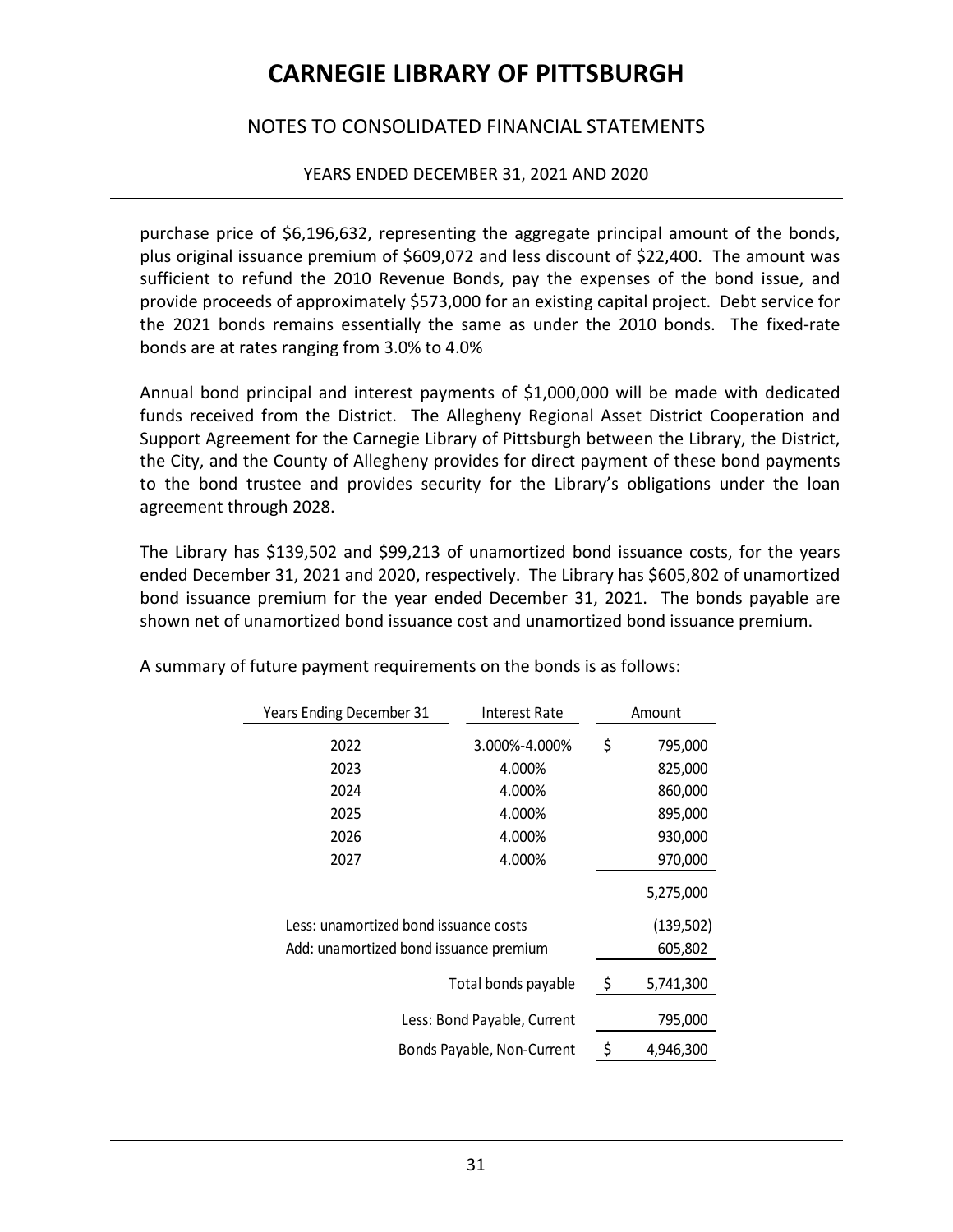## NOTES TO CONSOLIDATED FINANCIAL STATEMENTS

### YEARS ENDED DECEMBER 31, 2021 AND 2020

#### PPP Loan Payable

The Coronavirus Aid, Relief, and Economic Security Act (CARES Act) was enacted to help protect businesses and employees during the COVID-19 pandemic. Included in the CARES Act is the Paycheck Protection Program (PPP), which enables the Small Business Administration (SBA) to guarantee low-interest rate loans to certain entities. The PPP Loan bears interest at a fixed rate of 1.0% per annum, with interest and principal payments deferred until 10 months after the covered period for eligible forgiveness expenses, has a term of two years, and is unsecured and guaranteed by the SBA. The principal amount of the PPP Loan is eligible for forgiveness under the PPP upon the Library's request to the extent that employees are retained, and the PPP Loan proceeds are used to pay expenses permitted by the PPP, including payroll costs, covered rent and mortgage obligations, and covered utility payments incurred by the Library.

The Library applied for and received PPP Loan proceeds in the amount of \$4,002,000 in April 2020. Interest payable was accrued in the amount of \$27,000, for the year ended December 31, 2020. The Library reported the funds as a loan payable for the year ended December 31, 2020 in accordance with FASB ASC 740.

In 2021, the Library applied for forgiveness of the PPP Loan with respect to these covered expenses, using 100% of the PPP Loan proceeds on eligible salary expenses. In July 2021, the Library received notice that the SBA fully forgave the loan. As a result, the loan and interest payable were extinguished, and the funds are recognized as revenue on the statement of activities for the year ended December 31, 2021.

## **15. Related Party Transactions**

The Electronic Information Network (d/b/a eiNetwork) maintains and manages the electronic information computer network that holds a shared online catalog and reference materials. The eiNetwork manages the network for all public libraries in Allegheny County, including Carnegie Library of Pittsburgh, and hosts and administers Internet services, the library circulation system, the library staff email system, and other public access computer systems. The eiNetwork also manages the leasing and replacement of personal computers to organizations within the network.

The eiNetwork is a non-profit, member corporation with two members that are both contractual assets of RAD. The corporation members are the Allegheny County Library Association (ACLA) and Carnegie Library of Pittsburgh. The Library makes payments to